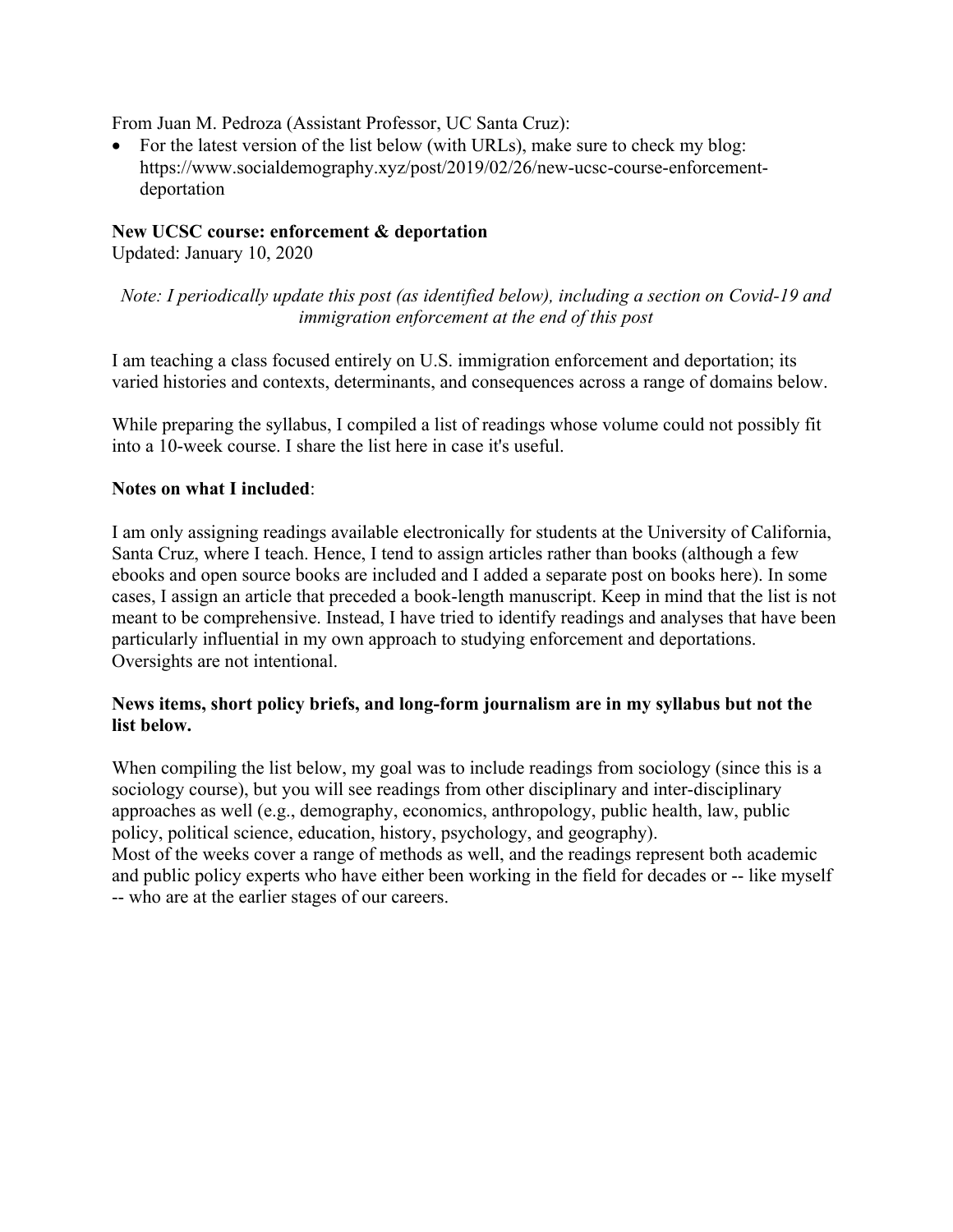#### Course Readings

## **A. Introduction**

- 1. Coleman, Mathew. "Immigrant il-legality: Geopolitical and legal borders in the US, 1882–present." Geopolitics 17, no. 2 (2012): 402-422.
- 2. Cortez, David. "Latinxs in La Migra: Why They Join and Why It Matters." Political Research Quarterly (2020): 1065912920933674. **ADDED WINTER 2021**
- 3. Coutin, Susan Bibler. "Deportation studies: Origins, themes and directions." Journal of Ethnic and Migration Studies 41, no. 4 (2015): 671-681.
- 4. Dowling, Julie A., and Jonathan Xavier Inda, eds. Governing immigration through crime: A reader. Stanford University Press, 2013. UCSC ebook
- 5. Flores, René D., and Ariela Schachter. "Who are the "illegals"? The social construction of illegality in the United States." American Sociological Review 83, no. 5 (2018): 839-868. **ADDED WINTER 2021**
- 6. Macías-Rojas, Patrisia. "The Prison and the Border: An Ethnography of Shifting Border Security Logics." Qualitative Sociology 41, no. 2 (2018): 221-242.
- 7. Massey, Douglas S., Karen A. Pren, and Jorge Durand. "Why border enforcement backfired." American Journal of Sociology 121, no. 5 (2016): 1557-1600.
- 8. Menjívar, Cecilia, and Krista M. Perreira. "Undocumented and unaccompanied: Children of migration in the European Union and the United States." (2019): 197- 217. **ADDED WINTER 2021**
- 9. Motomura, Hiroshi. "Immigration outside the law." Colum. L. Rev. 108 (2008): 2037.
- 10. Newman, Benjamin, Jennifer L. Merolla, Sono Shah, Danielle Casarez Lemi, Loren Collingwood, and S. Karthick Ramakrishnan. "The Trump Effect: An Experimental Investigation of the Emboldening Effect of Racially Inflammatory Elite Communication." British Journal of Political Science (2019): 1-22. **ADDED SPRING 2020**
- 11. Ngai, Mae M. "The strange career of the illegal alien: Immigration restriction and deportation policy in the United States, 1921–1965." Law and History Review 21, no. 1 (2003): 69-108.
- 12. Orrenius, Pia M. "Illegal immigration and enforcement along the US-Mexico border: An overview." Economic and Financial Review-Federal Reserve Bank of Dallas 1 (2001): 2-11.
- 13. Reed-Sandoval, Amy, and Amy Reed-Sandoval. "Deportations as Theaters of Inequality." Public Affairs Quarterly 29.2 (2015): 201–215. **ADDED WINTER 2021**
- 14. Varsanyi, Monica W., Paul G. Lewis, Doris Marie Provine, and Scott Decker. "A multilayered jurisdictional patchwork: Immigration federalism in the United States." Law & Policy 34, no. 2 (2012): 138-158.
- 15. Vega, Irene I. "Empathy, morality, and criminality: the legitimation narratives of U.S. Border Patrol agents." Journal of Ethnic and Migration Studies (2017): 1-18.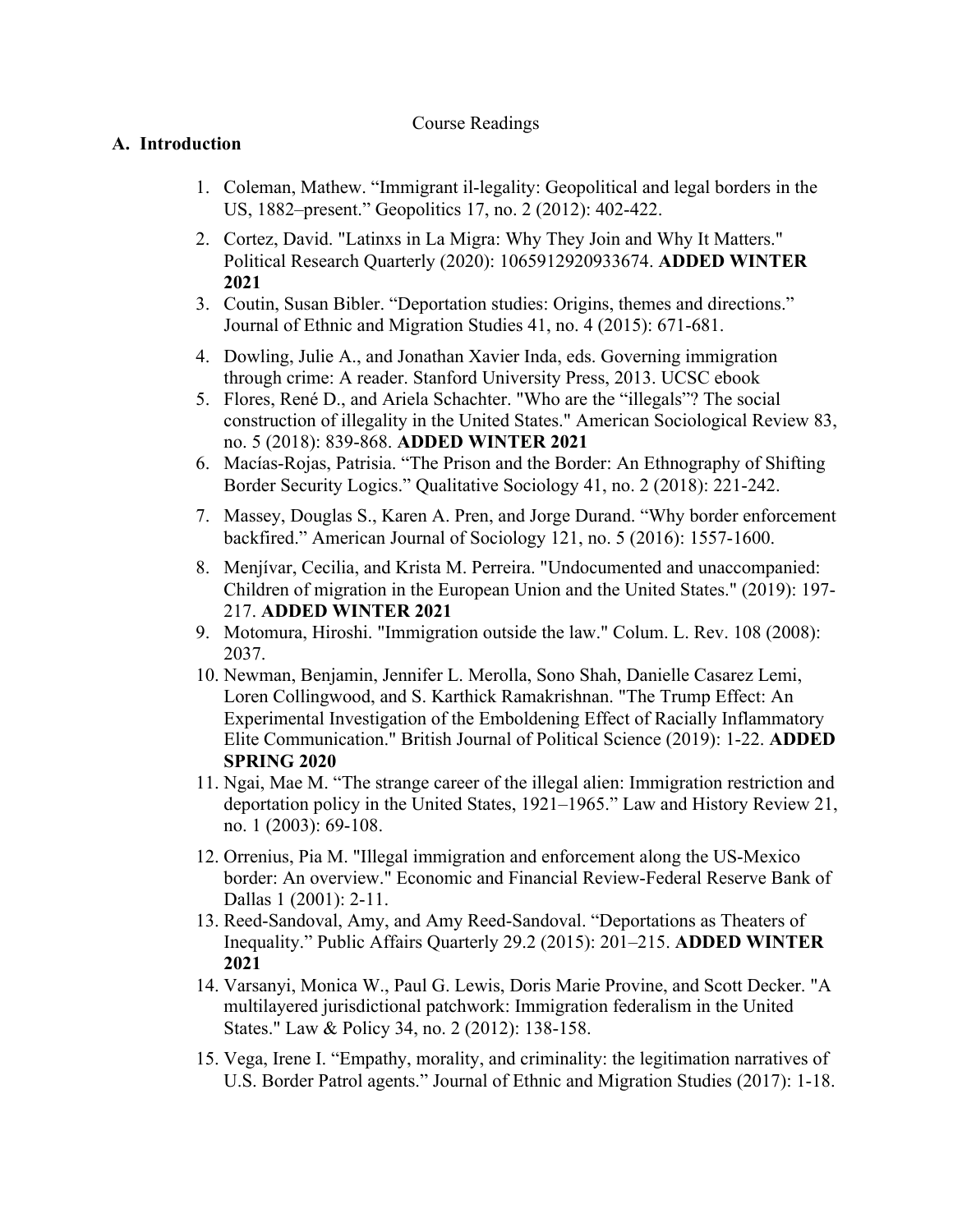#### **B. History of immigration enforcement and deportations: how did we get here?**

- 1. Abrego, Leisy, Mat Coleman, Daniel E. Martínez, Cecilia Menjívar, and Jeremy Slack. "Making immigrants into criminals: Legal processes of criminalization in the post-IIRIRA era." Journal on Migration and Human Security 5, no. 3 (2017): 694-715.
- 2. Arriaga, Felicia. "Relationships between the public and crimmigration entities in North Carolina: A 287 (g) program focus." Sociology of Race and Ethnicity 3, no. 3 (2017): 417-431.
- 3. Blue, Ethan. "Building the American Deportation Regime: Governmental Labor and the Infrastructure of Forced Removal in the Early Twentieth Century." Journal of American Ethnic History 38.2 (2019): 36–64. **ADDED SPRING 2020**
- 4. Capps, Randy, Muzaffar Chishti, Julia Gelatt, Jessica Bolter, and Ariel G. Ruiz Soto. "Revving up the deportation machinery: Enforcement and pushback under Trump." Washington, DC: Migration Policy Institute (2018).
- 5. Congressional Research Service. "Interior immigration enforcement: Criminal alien programs." Report prepared for members and committees of Congress (2016).
- 6. García Hernández, César Cuauhtémoc. "Deconstructing Crimmigration." UC Davis Law Review 52 (2018): 197. **ADDED SPRING 2020**
- 7. Golash-Boza, Tanya, and Pierrette Hondagneu-Sotelo. "Latino immigrant men and the deportation crisis: A gendered racial removal program." Latino Studies 11, no. 3 (2013): 271-292.
- 8. Goodman, Adam. "Deportation: The Origins of U.S. Policy." Journal of American History 105, no. 1 (2018): 180-181. **ADDED SPRING 2020**
- 9. Inda, Jonathan Xavier. "Border prophylaxis: Technology, illegality, and the government of immigration." Cultural Dynamics 18, no. 2 (2006): 115-138.
- 10. Johnson, Kevin R. "" Aliens" and the US Immigration Laws: The Social and Legal Construction of Nonpersons." The University of Miami Inter-American Law Review (1996): 263-292.
- 11. Kanstroom, Daniel. "Deportation, social control, and punishment: Some thoughts about why hard laws make bad cases." Harvard Law Review 113, no. 8 (2000): 1890-1935.
- 12. Macías-Rojas, Patrisia. "Immigration and the War on Crime: Law and order politics and the Illegal Immigration Reform and Immigrant Responsibility Act of 1996." Journal on Migration & Human Security 6, no. 1 (2018): 1-25.
- 13. Loyd, Jenna, and Alison Mountz. "The Caribbean Roots of U.S. Migration Policy" NACLA Report on the Americas 51, no. 1 (2019): 78-84. **ADDED SPRING 2020**
- 14. Rosenblum, Marc R., and Doris Meissner. "The deportation dilemma: Reconciling tough and humane enforcement." Washington, DC: Migration Policy Institute (2014).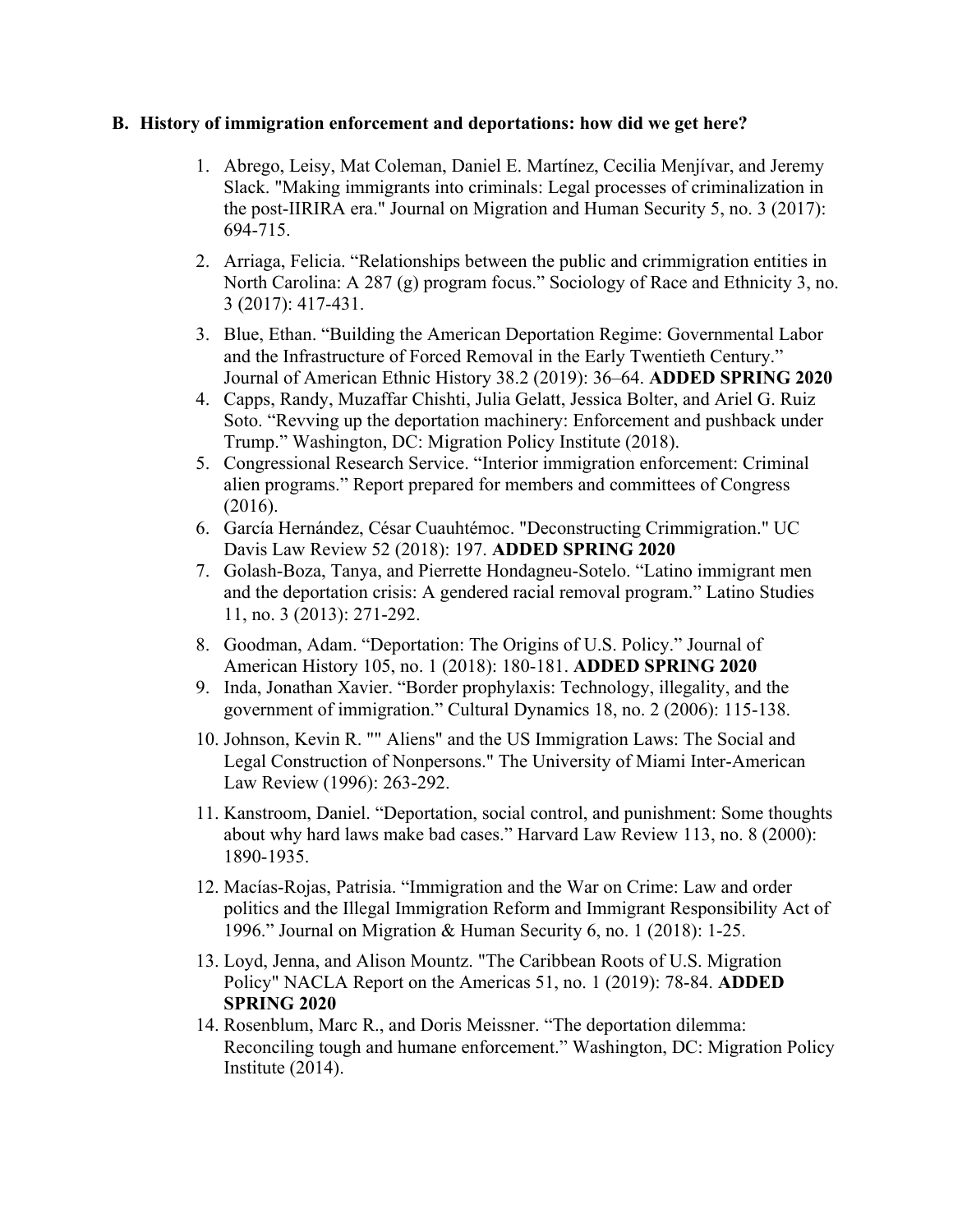- 15. Stumpf, Juliet P. "D(E)volving Discretion: Lessons from the Life and Times of Secure Communities." American University Law Review 64, no. 5 (2015): 1259- 1284.
- 16. Varsanyi, Monica W. "Hispanic Racialization, Citizenship, and the Colorado Border Blockade of 1936." Journal of American Ethnic History 40, no. 1 (2020): 5-39. **ADDED WINTER 2021**
- 17. Waslin, Michele. "The Use of Executive Orders and Proclamations to Create Immigration Policy: Trump in Historical Perspective." Journal on Migration and Human Security 8, no. 1 (2020): 54-67. **ADDED SPRING 2020**
- 18. Feminist Criminology. Special Issue: Bringing Latinas to the Forefront: Latina Girls, Women, and the Justice System, volume 12, number 3 (2017). See especially Gómez Cervantes, Menjívar, and Staples (p.269-292) and Dingeman, Arzhayev, Ayala, Bermudez, Padama, and Tena-Chávez (p.293-314).

## **C. Determinants of immigration enforcement and deportations - explaining the rise of mass deportations**

Immigration enforcement and deportations

- 1. Collingwood, Loren, Jason L. Morin, and Stephen Omar El-Khatib. "Expanding carceral markets: Detention facilities, ICE contracts, and the financial interests of punitive immigration policy." Race and Social Problems 10, no. 4 (2018): 275- 292.
- 2. Cuéllar, Mariano-Florentino. "The Political Economies of Immigration Law." University of California Irvine Law Review 2 (2012): 1-90.
- 3. Eagly, Ingrid V. "Criminal justice for noncitizens: an analysis of variation in local enforcement." New York University Law Review 88 (2013): 1126.
- 4. Joyner, Kara. "Arresting immigrants: Unemployment and immigration enforcement." Migration Letters 15, no. 2 (2018): 215-238.
- 5. King, Ryan D., Michael Massoglia, and Christopher Uggen. "Employment and exile: U.S. criminal deportations, 1908–2005." American Journal of Sociology 117, no. 6 (2012): 1786-1825.
- 6. King, Ryan D., and Denise N. Obinna. "Violent crime and immigrant removals: Reasons and determinants of immigrant deportations, 1908-1986." Migration Letters 15, no. 2 (2018): 239-254.
- 7. Lewis, Paul G., Doris Marie Provine, Monica W. Varsanyi, and Scott H. Decker. "Why do (some) city police departments enforce federal immigration law? Political, demographic, and organizational influences on local choices." Journal of Public Administration Research and Theory 23, no. 1 (2012): 1-25.
- 8. Moinester, Margot. "Beyond the border and into the heartland: Spatial patterning of U.S. immigration detention." Demography 55, no. 3 (2018): 1147-1193.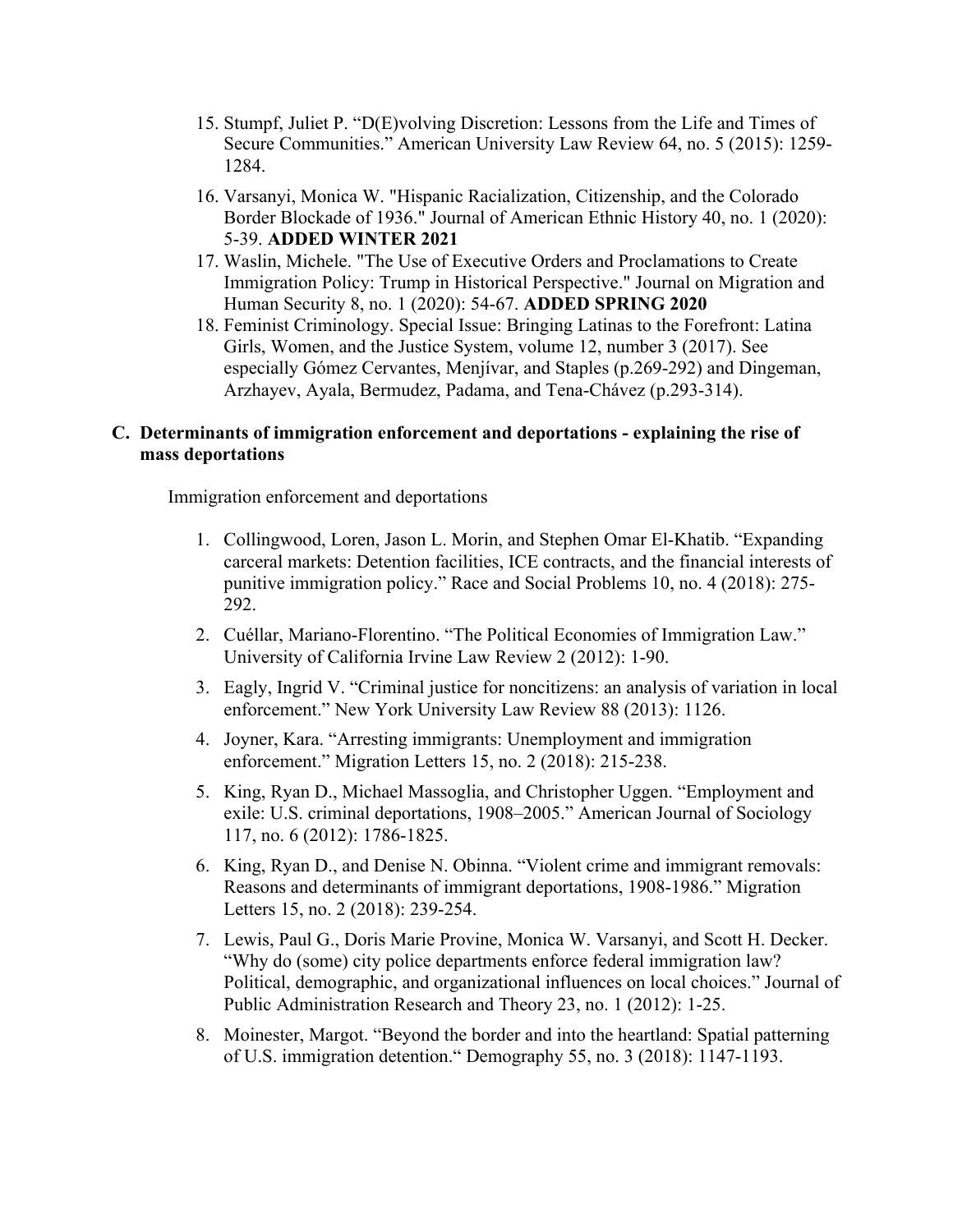- 9. Ryo, Emily. "Understanding Immigration Detention: Causes, Conditions, and Consequences." Annual Review of Law and Social Science 15 (2019): 97-115. **ADDED SPRING 2020**
- 10. Ryo, Emily, and Ian Peacock. "Jailing Immigrant Detainees: A National Study of County Participation in Immigration Detention, 1983–2013." Law & Society Review 54, no. 1 (2020): 66-101. **ADDED SPRING 2020**
- 11. Srikantiah, Jayashri, and Shirin Sinnar. "White Nationalism as Immigration Policy." Stanford Law Review Online 71 (2018): 197. **ADDED SPRING 2020**
- 12. Stageman, Daniel L. "The punishment marketplace: Competing for capitalized power in locally controlled immigration enforcement." Theoretical Criminology (2017): 1-21.

State and local immigration policy-making

[For reviews examining immigration policymaking, see Pedroza (2018) and Filindra (2018) in Policy Studies Journal as well as Gelatt, Bernstein, and Koball (2015) on this post]

- 1. Commins, Margaret M., and Jeremiah B. Wills. "Reappraising and extending the predictors of states' immigrant policies: Industry influences and the moderating effect of political ideology." Social Science Quarterly 98, no. 1 (2017): 212-229.
- 2. Commins, Margaret M., and Jeremiah B. Wills. "Restrictive Immigrant Policies in New South Legislatures: Understanding Regional Variations in State-Level Policymaking." The Latin Americanist 64, no. 2 (2020): 200-222. **ADDED WINTER 2021**
- 3. Filindra, Alexandra. "Is threat in the eye of the researcher? Theory and measurement in the study of state-level immigration policymaking." Policy Studies Journal (2018): 1-27.
- 4. Gelatt, Julia, Hamutal Bernstein, and Heather Koball. "Uniting the patchwork: Measuring state and local immigration contexts." Washington, DC: Urban Institute (2015).
- 5. Longazel, Jamie G. "Moral panic as racial degradation ceremony: Racial stratification and the local-level backlash against Latino/a immigrants." Punishment & Society 15, no. 1 (2013): 96-119.
- 6. Money, Jeannette. "No vacancy: The political geography of immigration control in advanced industrial countries." International Organization 51, no. 4 (1997): 685-720.
- 7. Ramakrishnan, S. Karthick, and Pratheepan Gulasekaram. "The importance of the political in immigration federalism." Arizona State Law Journal 44, no. 4 (2012): 1431-1488.
- 8. Reich, Gary. "One Model Does Not Fit All: The Varied Politics of State Immigrant Policies, 2005–16." Policy Studies Journal (2018).
- 9. Rodriguez, Cristina M. "The significance of the local in immigration regulation." Mich. L. Rev. 106 (2007): 567.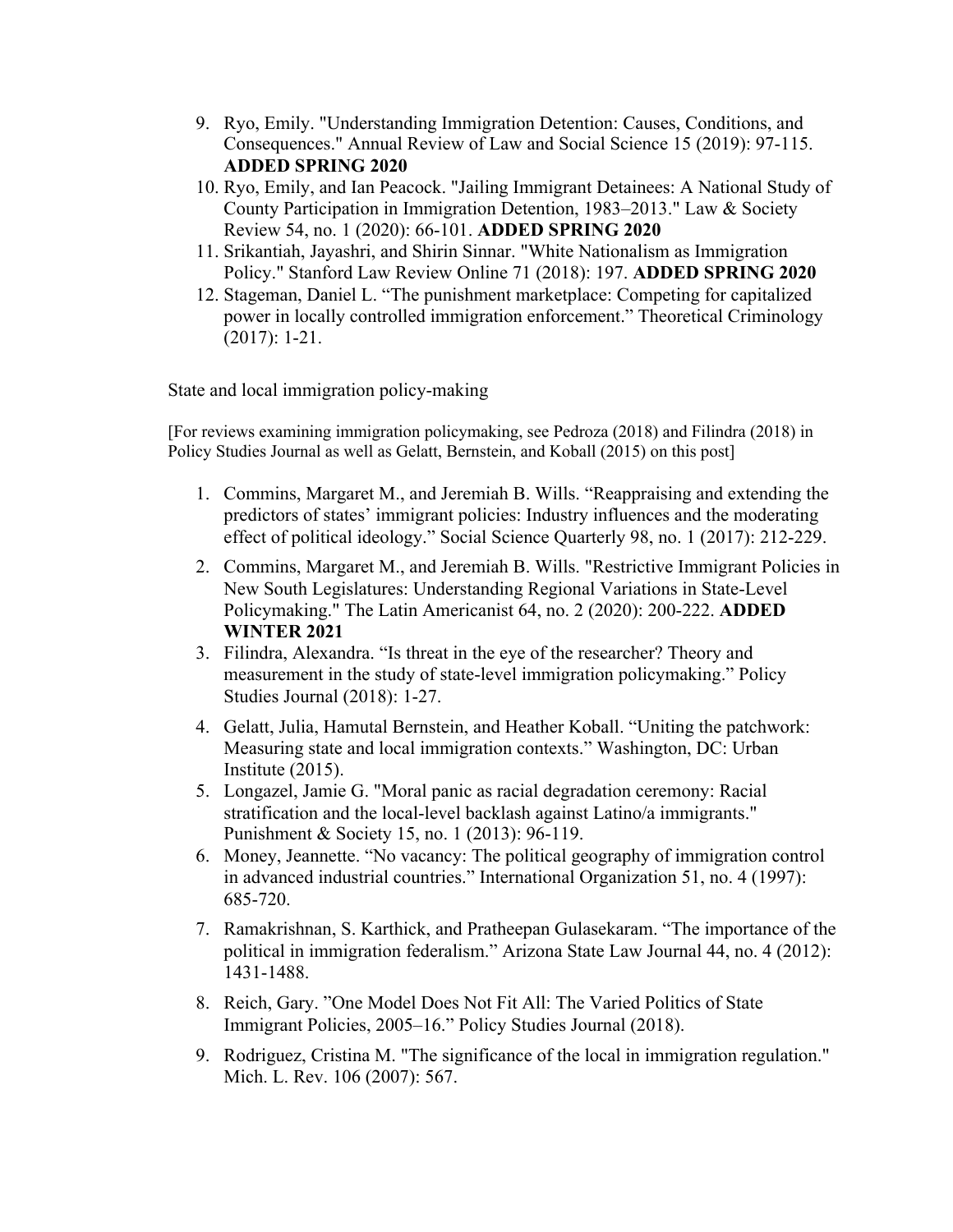- 10. Schildkraut, Deborah J., Tomás R. Jiménez, John F. Dovidio, and Yuen J. Huo. "A tale of two states: How state immigration climate affects belonging to state and country among Latinos." Social Problems 66, no. 3 (2019): 332-355. **ADDED WINTER 2021**
- 11. Steil, Justin Peter, and Ion Bogdan Vasi. "The new immigration contestation: Social movements and local immigration policy making in the United States, 2000–2011." American Journal of Sociology 119, no. 4 (2014): 1104-1155.
- 12. Visser, M. Anne, and Sheryl-Ann Simpson. "Determinants of county migrant regularization policymaking in the United States: Understanding temporal and spatial realities." Environment and Planning A: Economy and Space (2019).

Secure Communities and 287(g) programs

- 1. Chand, Daniel E., and William D. Schreckhise. "Secure communities and community values: Local context and discretionary immigration law enforcement." Journal of Ethnic and Migration Studies 41, no. 10 (2015): 1621- 1643.
- 2. Creek, Heather M., and Stephen Yoder. "With a Little Help from Our Feds: Understanding State Immigration Enforcement Policy Adoption in American Federalism." Policy Studies Journal 40, no. 4 (2012): 674-697.
- 3. Jaeger, Jillian. "Securing Communities or Profits? The Effect of Federal-Local Partnerships on Immigration Enforcement." State Politics & Policy Quarterly 16, no. 3 (2016): 362-386.
- 4. O'Neil, Kevin S. Challenging change: Local policies and the new geography of American immigration. Ph.D. Dissertation, Princeton University (2011).
- 5. Pedroza, Juan M. "Deportation discretion: Tiered influence, minority threat, and 'Secure Communities' deportations." Policy Studies Journal (2018). Summarized in Sociology Policy Briefs series.
- 6. Wong, Tom K. "287 (g) and the politics of interior immigration control in the United States: Explaining local cooperation with federal immigration authorities." Journal of Ethnic and Migration Studies 38, no. 5 (2012): 737-756.

Unaccompanied minors

- 1. Canizales, Stephanie L. "American individualism and the social incorporation of unaccompanied Guatemalan Maya young adults in Los Angeles." Ethnic and Racial Studies 38, no. 10 (2015): 1831-1847. **ADDED SPRING 2020**
- 2. Castañeda, Heide, and Milena A. Melo. "Geographies of confinement for immigrant youth: Checkpoints and immobilities along the US/Mexico border." Law & Policy 41, no. 1 (2019): 80-102. **ADDED SPRING 2020**
- 3. Coulter, Kiera, Samantha Sabo, Daniel Martínez, Katelyn Chisholm, Kelsey Gonzalez, Sonia Bass Zavala, Edrick Villalobos, Diego Garcia, Taylor Levy, and Jeremy Slack. "A Study and Analysis of the Treatment of Mexican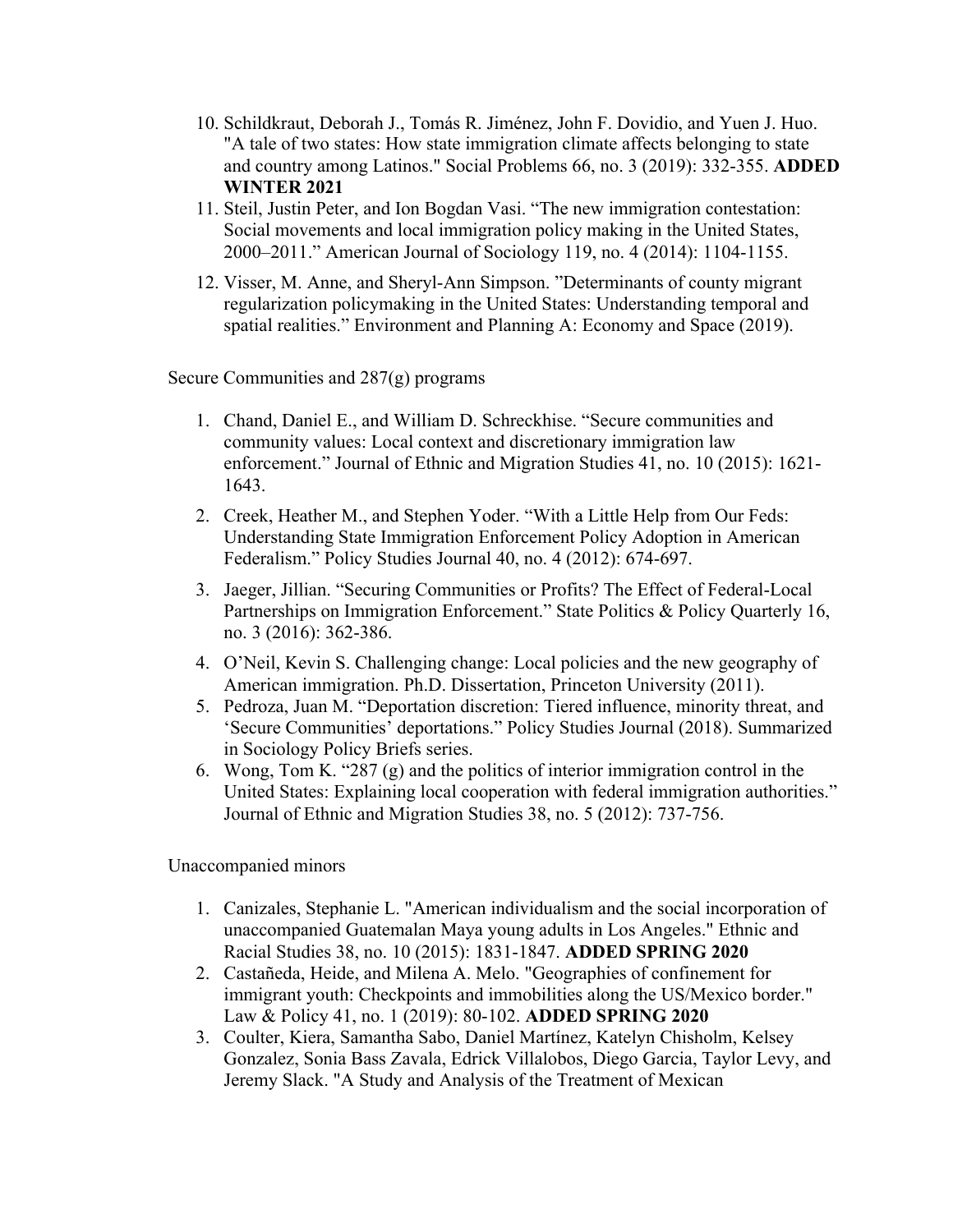Unaccompanied Minors by Customs and Border Protection." Journal on Migration and Human Security (2020): 1-15. **ADDED SPRING 2020**

- 4. Galli, Chiara. "The ambivalent U.S. context of reception and the dichotomous legal consciousness of unaccompanied minors." Social Problems (2019). **ADDED SPRING 2020**
- 5. Menjívar, Cecilia, and Krista M. Perreira. "Undocumented and unaccompanied: Children of migration in the European Union and the United States." (2019): 197- 217. **ADDED WINTER 2021**
- 6. Sattin-Bajaj, Carolyn. "Unaccompanied minors: How children of Latin American immigrants negotiate high school choice." American Journal of Education 121, no. 3 (2015): 381-415. **ADDED SPRING 2020**

# **D. Consequences of immigration enforcement and deportations**

- 1. Bohn, Sarah, and Robert Santillano. "Local Immigration Enforcement and Local Economies." Industrial Relations: A Journal of Economy and Society 56, no. 2 (2017): 236-262.
- 2. Capps, Randy, Heather Koball, Andrea Campetella, Krista Perreira, Sarah Hooker, and Juan Manuel Pedroza. "Implications of immigration enforcement activities for the well-being of children in immigrant families." Washington, DC: Migration Policy Institute (2015).
- 3. Chávez, Sergio. "Navigating the US-Mexico border: the crossing strategies of undocumented workers in Tijuana, Mexico." Ethnic and Racial Studies 34, no. 8 (2011): 1320-1337.
- 4. Chaudry, Ajay, Randy Capps, Juan Manuel Pedroza, Rosa M. Castañeda, Rob Santos, and Molly Scott, Facing our future: Children in the aftermath of immigration enforcement. Washington, DC: Urban Institute (2010).
- 5. Dreby, Joanna. "The burden of deportation on children in Mexican immigrant families." Journal of Marriage and Family 74, no. 4 (2012): 829-845.
- 6. García, San Juanita. "Living a deportation threat: Stressors confronted by undocumented Mexican immigrant women." Race and Social Problems (2018).
- 7. Hagan, Jacqueline, David Leal, and Nestor Rodríguez. "Deporting social capital: Implications for immigrant communities in the United States." Migration Studies 3, no. 3 (2015): 370-392.
- 8. Kerwin, Donald, and Mike Nicholson. "The Effects of Immigration Enforcement on Faith-Based Organizations: An Analysis of the FEER Survey." Journal on Migration and Human Security 7, no. 2 (2019): 42-51. **ADDED WINTER 2021**
- 9. Lee, Stephen. "Family Separation As Slow Death." Columbia Law Review 119, no. 8 (2019): 2020-02. **ADDED SPRING 2020**
- 10. Menjívar, Cecilia. "Central American immigrant workers and legal violence in Phoenix, Arizona." Latino Studies 11, no. 2 (2013): 228-252.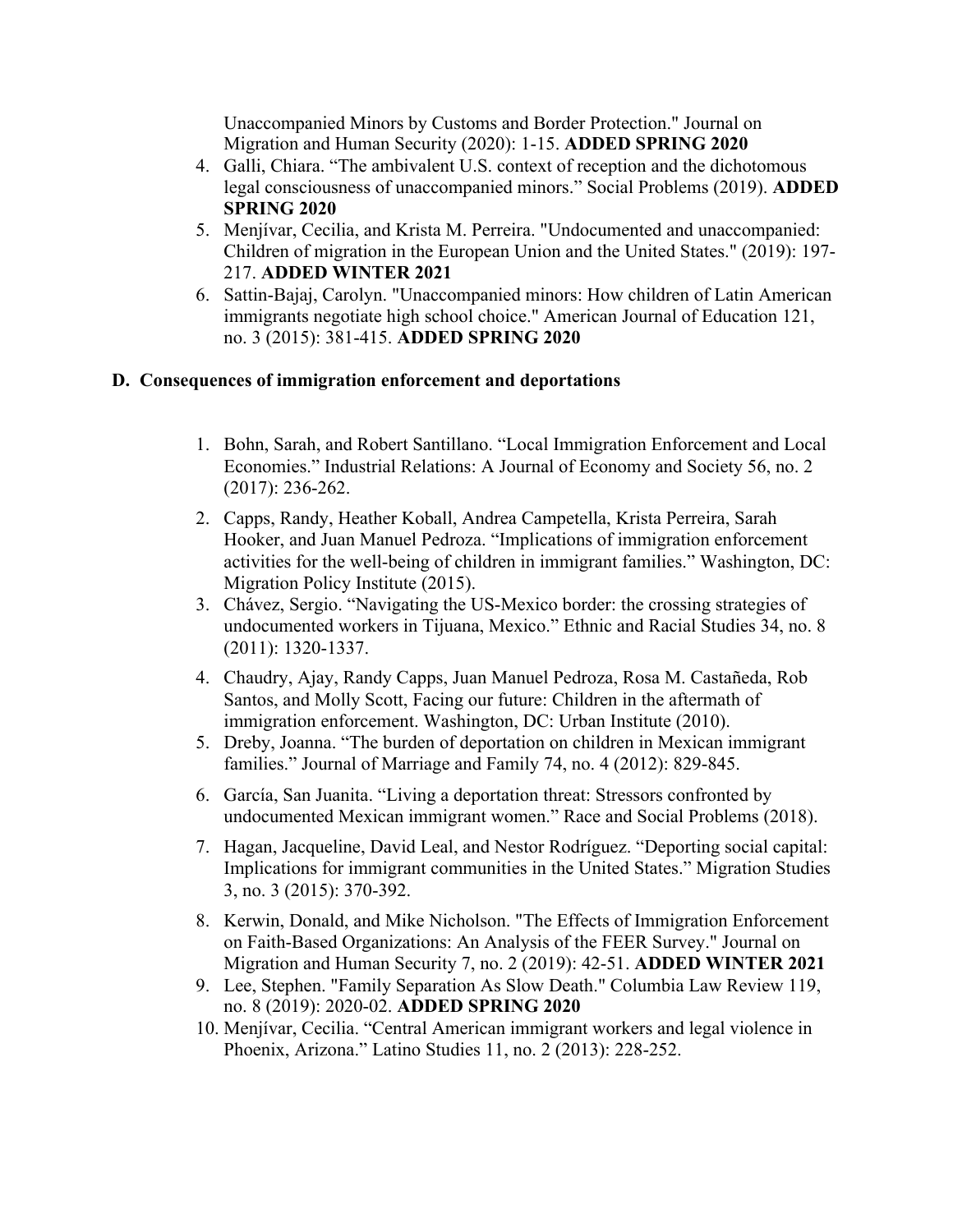- 11. Menjívar, Cecilia, and Leisy Abrego. "Legal violence: Immigration law and the lives of Central American immigrants." American Journal of Sociology 117, no. 5 (2012): 1380-1421.
- 12. Pérez, Estefania Castañeda. "Transborder (In) Securities: Cross-Border Commuters' Perceptions of Policing at the Mexico-US Border." Politics, Groups, Identities (2020). **ADDED SPRING 2020**
- 13. Simmons, William Paul, Cecilia Menjívar, and Elizabeth Salerno Valdez. "The Gendered Effects of Local Immigration Enforcement: Latinas' Social Isolation in Chicago, Houston, Los Angeles, and Phoenix." International Migration Review (2020): 1-20. **ADDED SPRING 2020**
- 14. Valdivia, Carolina. "Expanding Geographies of Deportability: How Immigration Enforcement at the Local Level Affects Undocumented and Mixed‐Status Families." Law & Policy 41, no. 1 (2019): 103-119. **ADDED WINTER 2021**
- 15. Zayas, Luis H., Sergio Aguilar-Gaxiola, Hyunwoo Yoon, and Guillermina Natera Rey. "The distress of citizen-children with detained and deported parents." Journal of child and family studies 24, no. 11 (2015): 3213-3223.

Trust and civic engagement

- 1. Amuedo-Dorantes, Catalina, and Mary J. Lopez. "Interior immigration enforcement and political participation of U.S. citizens in mixed-status households." Demography 54, no. 6 (2017): 2223-2247. **ADDED SPRING 2020**
- 2. Cruz Nichols, Vanessa, and Ramon Garibaldo Valdéz. "How to Sound the Alarms: Untangling Racialized Threat in Latinx Mobilization." PS: Political Science & Politics 53, no. 4 (2020): 690-696. **ADDED WINTER 2021**
- 3. Maginot, Kelly Birch. "Effects of deportation fear on Latinxs' civic and political participation." Ethnic and Racial Studies 44, no. 2 (2021): 314-333. **ADDED WINTER 2021**
- 4. Rocha, Rene R., Benjamin R. Knoll, and Robert D. Wrinkle. "Immigration enforcement and the redistribution of political trust." The Journal of Politics 77, no. 4 (2015): 901-913.
- 5. Walker, Hannah, Marcel Roman, and Matt Barreto. "The Direct and Indirect Effects of Immigration Enforcement on Latino Political Engagement." UCLA L. Rev. 66 (2019): 1818. **ADDED WINTER 2021**
- 6. White, Ariel. "When threat mobilizes: Immigration enforcement and Latino voter turnout." Political Behavior 38, no. 2 (2016): 355-382. **ADDED SPRING 2020**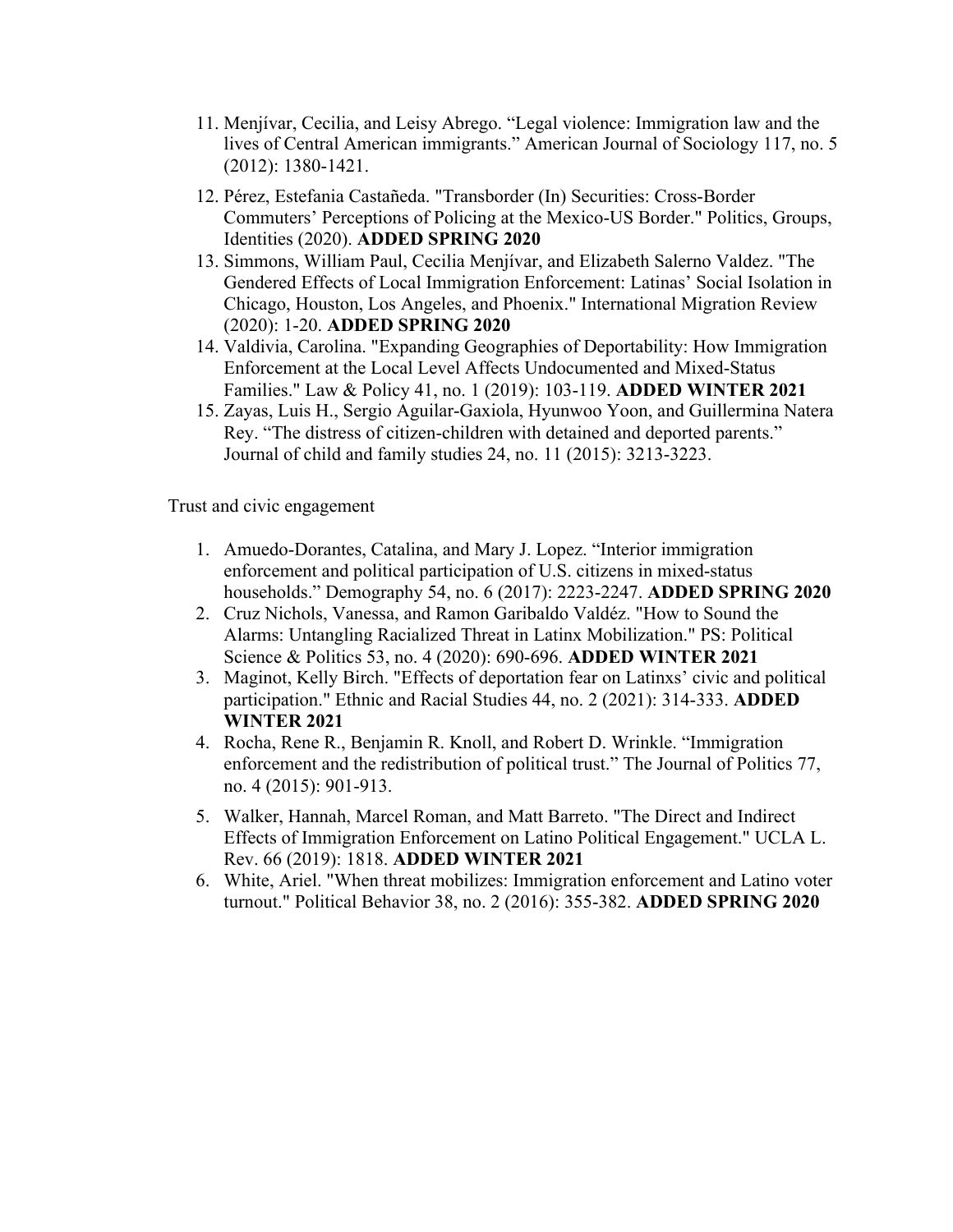#### **E. Socio-economic hardship: poverty, housing, and food insecurity**

- 1. Alsan, Marcella, and Crystal Yang. Fear and the safety net: Evidence from Secure Communities. No. w24731. National Bureau of Economic Research, 2018.
- 2. Amuedo‐Dorantes, Catalina, and Esther Arenas‐Arroyo. "Immigration enforcement and children's living arrangements." Journal of Policy Analysis and Management 38, no. 1 (2019): 11-40. **ADDED SPRING 2020**
- 3. Amuedo-Dorantes, Catalina, Esther Arenas-Arroyo, and Almudena Sevilla. "Immigration enforcement and economic resources of children with likely unauthorized parents." Journal of Public Economics 158 (2018): 63-78.
- 4. Amuedo-Dorantes, Catalina, Esther Arenas-Arroyo, and Chunbei Wang. "Is immigration enforcement shaping immigrant marriage patterns?" Journal of Public Economics 190 (2020): 104242. **ADDED WINTER 2021**
- 5. Andrews, Abigail, and Fátima Khayar-Cámara. "Forced Out of Fatherhood: How Men Strive to Parent Post-Deportation." Social Problems (2020). **ADDED WINTER 2021**
- 6. Boyce, Geoffrey Alan, and Sarah Launius. "The Household Financial Losses Triggered by an Immigration Arrest, and How State and Local Government Can Most Effectively Protect Their Constituents." Journal on Migration and Human Security 8, no. 4 (2020): 301-317. **ADDED WINTER 2021**
- 7. Enriquez, Laura E. "Multigenerational punishment: Shared experiences of undocumented immigration status within mixed‐status families." Journal of Marriage and Family 77, no. 4 (2015): 939-953.
- 8. Enriquez, Laura E. Of Love and Papers: How Immigration Policy Affects Romance and Family. University of California Press, 2020. **OPEN ACCESS ADDED WINTER 2021**
- 9. Gelatt, Julia, Heather Koball, Hamutal Bernstein, Charmaine Runes, and Eleanor Pratt. "State immigration policies: How they impact low-income households." Washington, DC: The Urban Institute (2017).
- 10. Patler, Caitlin, Shannon Gleeson, and Matthias Schonlau. "Contesting Inequality: The Impact of Immigrant Legal Status and Education on Legal Knowledge and Claims-Making in Low-Wage Labor Markets." Social Problems (2020). **ADDED WINTER 2021**
- 11. Pedroza, Juan M. "Housing Stability and Residential Membership in an Era of Mass Deportations." (2018). Ph.D. Dissertation paper.
- 12. Potochnick, Stephanie, Jen-Hao Chen, and Krista Perreira. "Local-level immigration enforcement and food insecurity risk among Hispanic immigrant families with children: national-level evidence." Journal of immigrant and minority health 19, no. 5 (2017): 1042-1049.
- 13. Rugh, Jacob S., and Matthew Hall. "Deporting the American dream: Immigration enforcement and Latino foreclosures." Sociological Science 3 (2016): 1053-1076. Available as open access article.
- 14. Young, Maria-Elena De Trinidad, Gabriela León-Pérez, Christine R. Wells, and Steven P. Wallace. "More inclusive states, less poverty among immigrants? An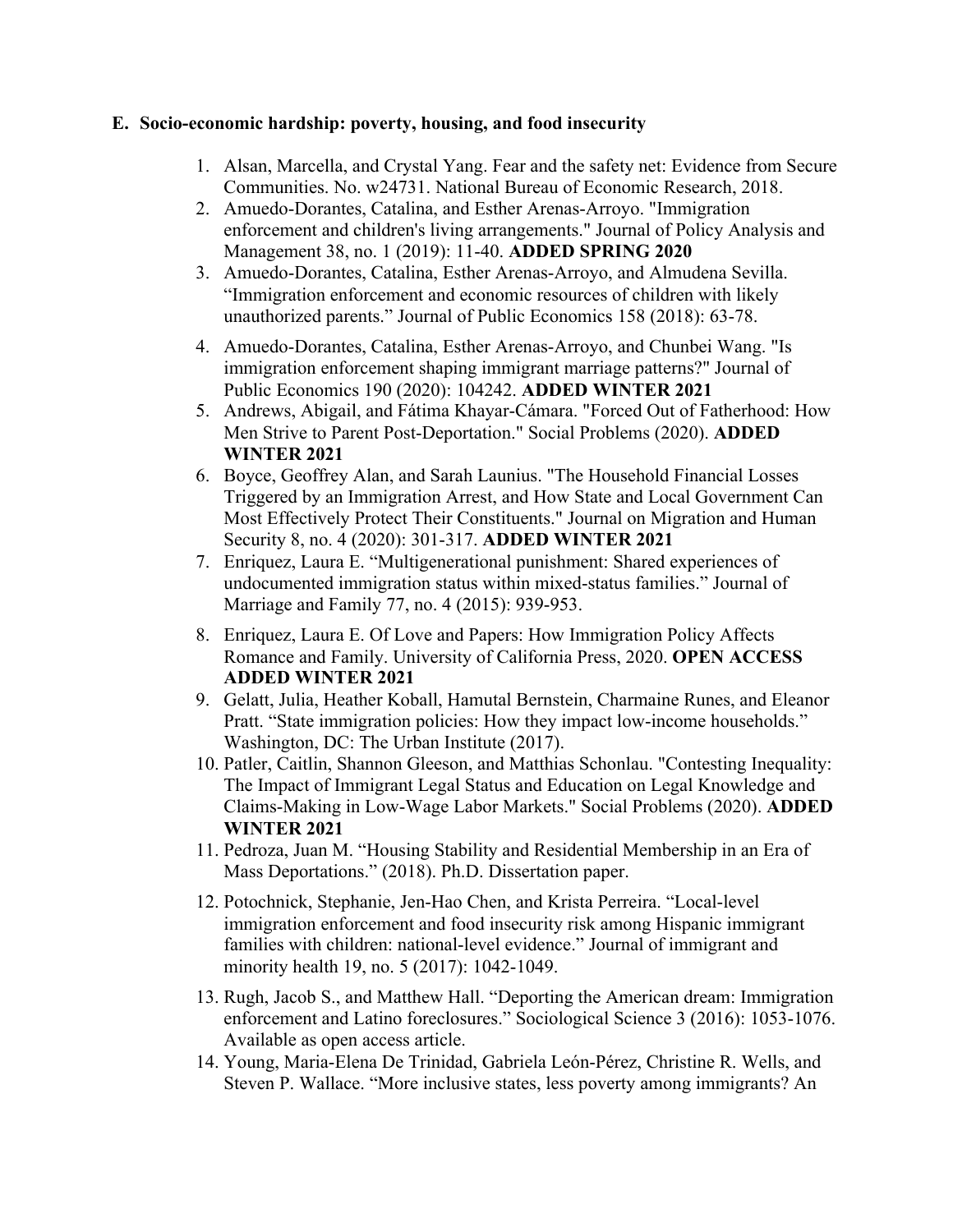examination of poverty, citizenship stratification, and state immigrant policies." Population Research and Policy Review 37, no. 2 (2018): 205-228.

15. Zhu, Li, Matthew Hall, and Jordan Matsudaira. "Immigration Enforcement and Employment in Large Firms: Evidence from County Participation in 287(g)." In Population Change and Public Policy, pp. 277-293. Springer, Cham, 2020. **ADDED WINTER 2021**

#### **F. Health: access, care, and outcomes**

- 1. Allen, Chenoa D. "Who loses public health insurance when states pass restrictive omnibus immigration-related laws? The moderating role of county Latino density." Health & place 54 (2018): 20-28. **ADDED SPRING 2020**
- 2. Bruzelius, Emilie, and Aaron Baum. "The Mental Health of Hispanic/Latino Americans Following National Immigration Policy Changes: United States, 2014–2018." American Journal of Public Health 109, no. 12 (2019): 1786-1788. **ADDED SPRING 2020**
- 3. Cervantes, Andrea Gómez, and Cecilia Menjívar. "Legal violence, health, and access to care: Latina immigrants in rural and urban Kansas." Journal of health and social behavior 61, no. 3 (2020): 307-323. **ADDED WINTER 2021**
- 4. Cruz Nichols, Vanessa, Alana MW LeBrón, and Francisco I. Pedraza. "Spillover effects: Immigrant policing and government skepticism in matters of health for Latinos." Public Administration Review 78, no. 3 (2018): 432-443.
- 5. Dondero, Molly, and Claire E. Altman. "Immigrant policies as health policies: State immigrant policy climates and health provider visits among U.S. immigrants." SSM-population health 10 (2020): 100559. **ADDED WINTER 2021**
- 6. Langhout, Regina D., and S. Sylvane Vaccarino‐Ruiz. "'Did I see what I really saw?' Violence, percepticide, and dangerous seeing after an Immigration and Customs Enforcement raid." Journal of community psychology (2020). **ADDED WINTER 2021**
- 7. Fleming, Paul J., William D. Lopez, Charo Ledon, Mikel Llanes, Adreanne Waller, Melanie Harner, Ramiro Martinez, and Daniel J. Kruger. "'I'm going to look for you and take your kids': Reproductive justice in the context of immigration enforcement." PloS one 14, no. 6 (2019). **ADDED SPRING 2020**
- 8. Hainmueller, Jens, Duncan Lawrence, Linna Martén, Bernard Black, Lucila Figueroa, Michael Hotard, Tomás R. Jiménez, Fernando Mendoza, Maria I. Rodriguez, Jonas J. Swartz, David D. Laitin. "Protecting unauthorized immigrant mothers improves their children's mental health." Science 357, no. 6355 (2017): 1041-1044.
- 9. Kline, Nolan. "When deservingness policies converge: US immigration enforcement, health reform and patient dumping." Anthropology & Medicine 26, no. 3 (2019): 280-295. **ADDED SPRING 2020**
- 10. Koball, Heather, and Seth Hartig. "Do States' Immigrant-Friendly Policies Improve the Health of Children of Immigrants? The Impact of Driver's License Policies for Undocumented Immigrants and "Sanctuary" Policies on Access and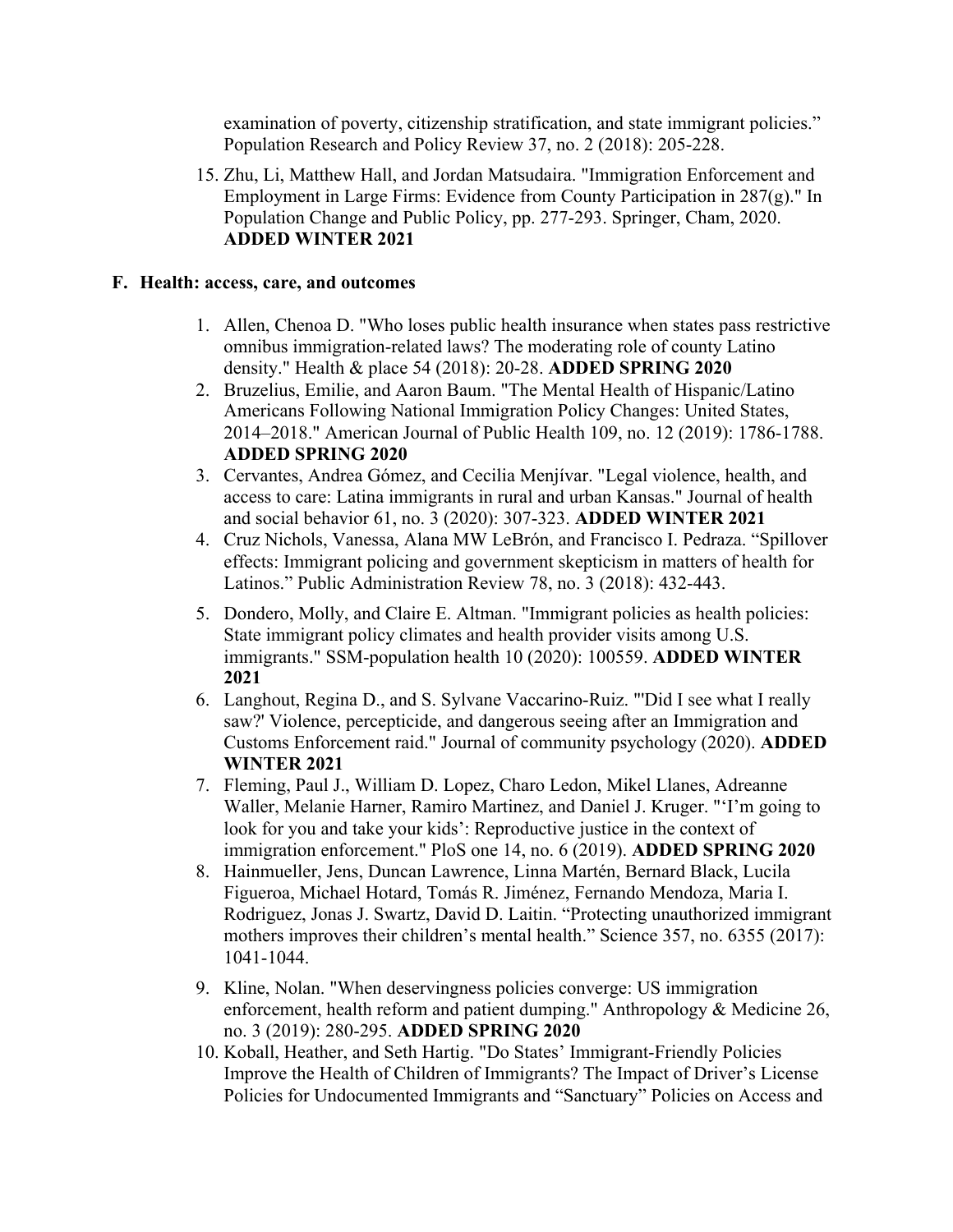Use of Health Care." New York, NY: National Center for Children in Poverty (NCCP) (2020). **ADDED SPRING 2020**

- 11. Lopez, William D., Daniel J. Kruger, Jorge Delva, Mikel Llanes, Charo Ledón, Adreanne Waller, Melanie Harner et al. "Health implications of an immigration raid: findings from a Latino community in the Midwestern United States." Journal of immigrant and minority health 19, no. 3 (2017): 702-708. **ADDED SPRING 2020**
- 12. Martínez, Airín D., Lillian Ruelas, and Douglas A. Granger. "Household fear of deportation in relation to chronic stressors and salivary proinflammatory cytokines in Mexican-origin families post-SB 1070." SSM-population health 5 (2018): 188-200. **ADDED SPRING 2020**
- 13. Patler, Caitlin, and Whitney Laster Pirtle. "From undocumented to lawfully present: Do changes to legal status impact psychological wellbeing among Latino immigrant young adults?" Social Science & Medicine 199 (2018): 39-48.
- 14. Perreira, Krista M., and Juan M. Pedroza. "Policies of exclusion: Implications for the health of immigrants and their children." Annual Review of Public Health (2019). Available as open access article.
- 15. Pinedo, Miguel. "The impact of deportation policies on the substance using behaviors of US-citizen Latinos." International Journal of Drug Policy 75 (2020). **ADDED SPRING 2020**
- 16. Pinedo, Miguel, and Carmen R. Valdez. "Immigration Enforcement Policies and the Mental Health of US Citizens: Findings from a Comparative Analysis." American Journal of Community Psychology 66, no. 1-2 (2020): 119-129. **ADDED SPRING 2021**
- 17. Saadi, Altaf, Maria-Elena De Trinidad Young, Caitlin Patler, Jeremias Leonel Estrada, and Homer Venters. "Understanding US Immigration Detention: Reaffirming Rights and Addressing Social-Structural Determinants of Health." Health and Human Rights 22, no. 1 (2020): 187. **ADDED SPRING 2021**
- 18. Torres, Jacqueline M., Julianna Deardorff, Robert B. Gunier, Kim G. Harley, Abbey Alkon, Katherine Kogut, and Brenda Eskenazi. "Worry about deportation and cardiovascular disease risk factors among adult women: The center for the health assessment of mothers and children of Salinas study." Annals of Behavioral Medicine 52, no. 2 (2018): 186-193. **ADDED SPRING 2020**
- 19. Vargas, Edward D., and Viridiana L. Benitez. "Latino parents' links to deportees are associated with developmental disorders in their children." Journal of community psychology 47, no. 5 (2019): 1151-1168. **ADDED SPRING 2020**
- 20. Vargas, Edward D., Melina Juárez, Gabriel R. Sanchez, and Maria Livaudais. "Latinos' connections to immigrants: how knowing a deportee impacts Latino health." Journal of Ethnic and Migration Studies 45, no. 15 (2019): 2971-2988. **ADDED SPRING 2020**
- 21. Vargas, Edward D., and Vickie D. Ybarra. "U.S. citizen children of undocumented parents: the link between state immigration policy and the health of Latino children." Journal of immigrant and minority health 19, no. 4 (2017): 913-920.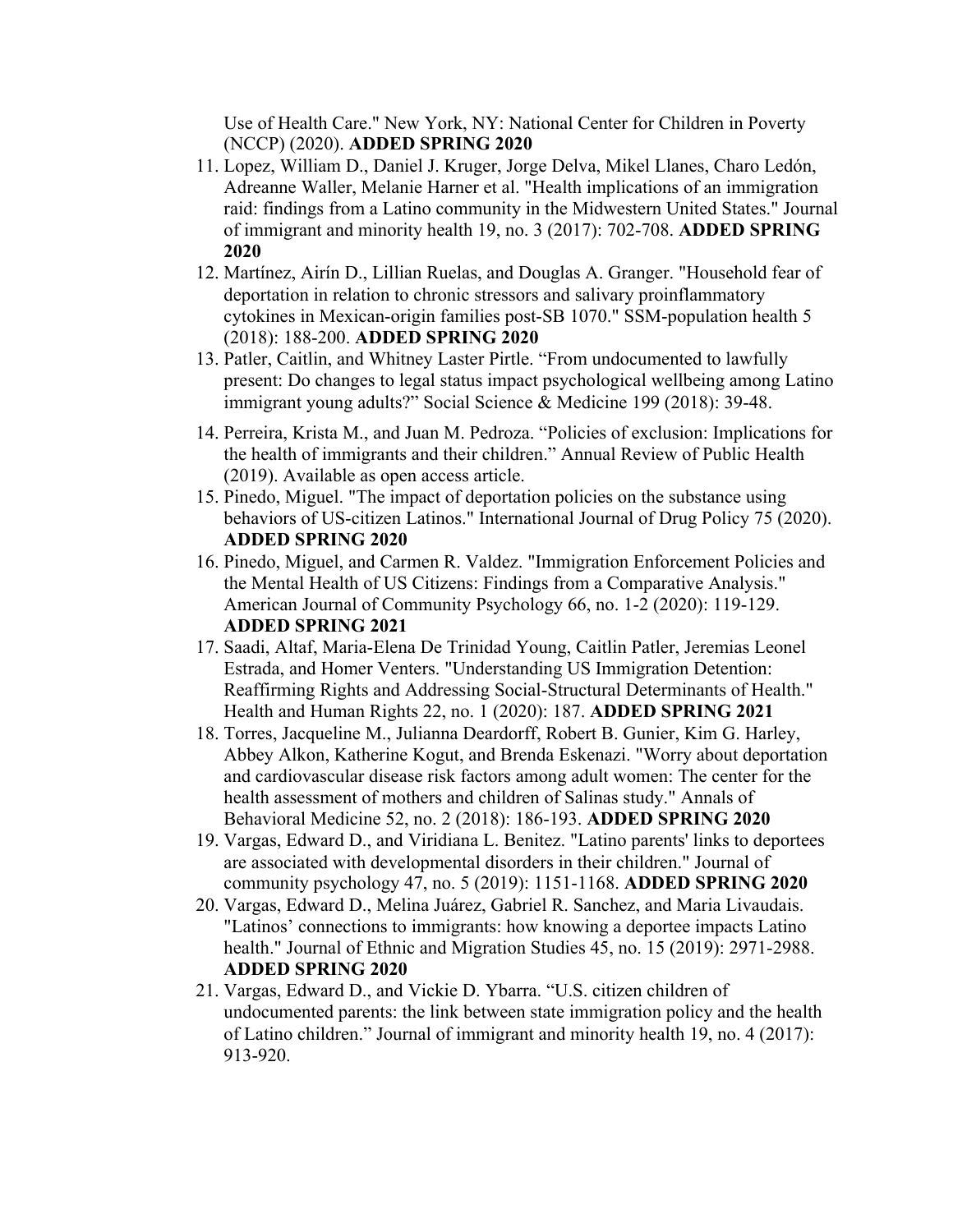- 22. Wang, Julia Shu-Huah, and Neeraj Kaushal. "Health and mental health effects of local immigration enforcement." International Migration Review 53, no. 4 (2019): 970-1001. Available as an NBER working paper. **ADDED SPRING 2020**
- 23. Watson, Tara. "Inside the refrigerator: Immigration enforcement and chilling effects in Medicaid participation." American Economic Journal: Economic Policy 6, no. 3 (2014): 313-38. Available as an NBER working paper.
- 24. Young, Maria-Elena De Trinidad, and Steven P. Wallace. "Included, but Deportable: A New Public Health Approach to Policies That Criminalize and Integrate Immigrants." American journal of public health 109, no. 9 (2019): 1171- 1176. **ADDED SPRING 2020**

Infant health (see related blog post for more detail: https://www.socialdemography.xyz/post/immigrant-families-immigration-policy-andinfant-health)

- 1. Gemmill, Alison, Ralph Catalano, Joan A. Casey, Deborah Karasek, Héctor E. Alcalá, Holly Elser, and Jacqueline M. Torres. "Association of preterm births among US latina women with the 2016 presidential election." JAMA network open 2, no. 7 (2019): e197084-e197084. **ADDED SPRING 2020**
- 2. Novak, Nicole L., Arline T. Geronimus, and Aresha M. Martinez-Cardoso. "Change in birth outcomes among infants born to Latina mothers after a major immigration raid." International journal of epidemiology 46, no. 3 (2017): 839- 849. **ADDED SPRING 2020**
- 3. Ro, Annie, Tim A. Bruckner, and Lauren Duquette-Rury. "Immigrant apprehensions and birth outcomes: Evidence from California birth records 2008– 2015." Social Science & Medicine 249 (2020). **ADDED SPRING 2020**
- 4. Stanhope, Kaitlyn K., Carol R. Hogue, Shakira F. Suglia, Juan S. Leon, and Michael R. Kramer. "Restrictive sub-federal immigration policy climates and very preterm birth risk among US-born and foreign-born Hispanic mothers in the United States, 2005–2016." Health & place 60 (2019): 102209. **ADDED SPRING 2020**
- 5. Strully, Kate W., Robert Bozick, Ying Huang, and Lane F. Burgette. "Employer Verification Mandates and Infant Health." Population Research and Policy Review (2019): 1-42. **ADDED SPRING 2020**
- 6. Torche, Florencia and Catherine Sirois. "Restrictive Immigration Law and Birth Outcomes of. Immigrant Women." American Journal of Epidemiology (2018). Available as a SocArxiv working paper.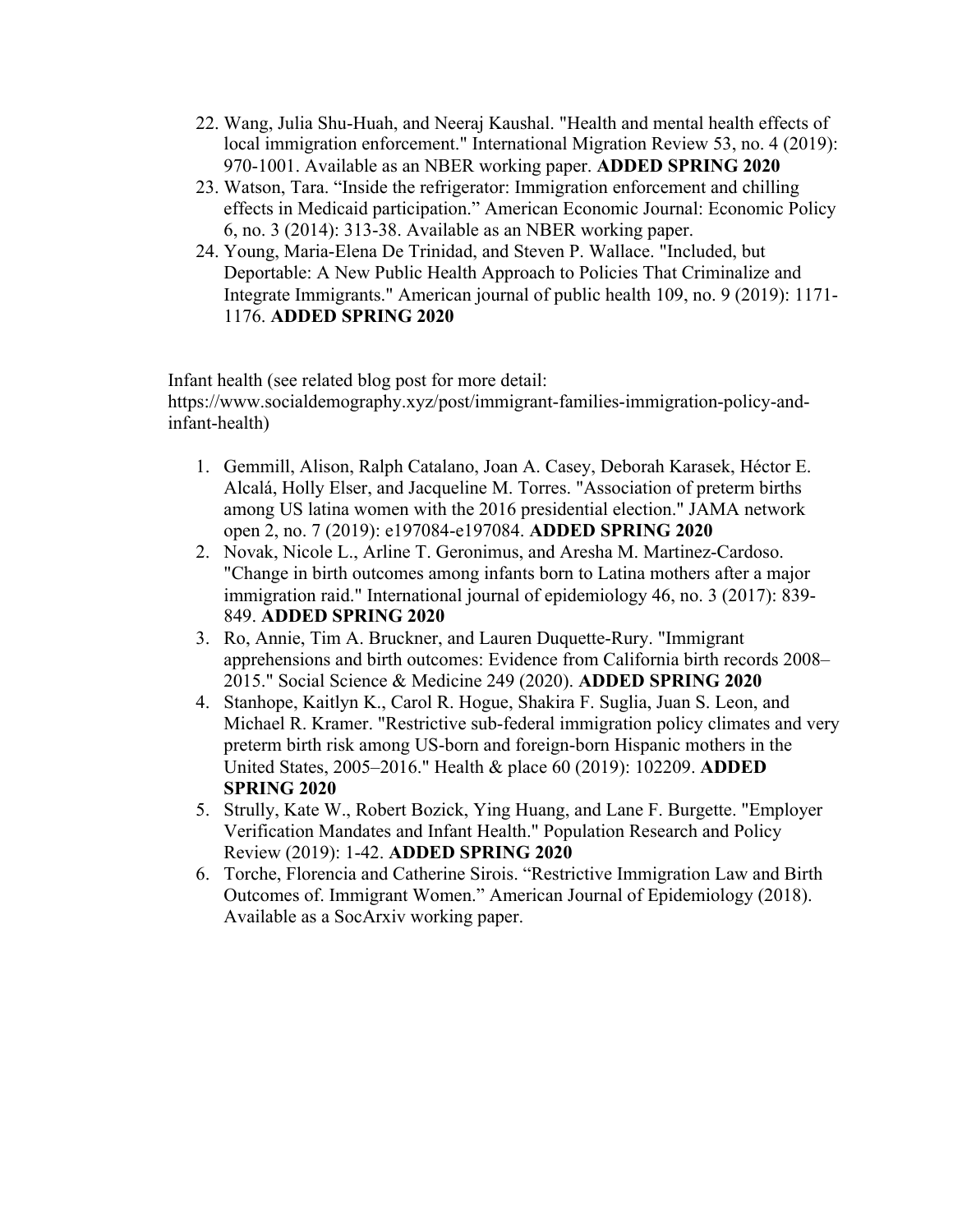## **G. Educational and youth development**

- 1. Amuedo-Dorantes, Catalina, and Mary J. Lopez. "Falling through the cracks? Grade retention and school dropout among children of likely unauthorized immigrants." American Economic Review 105, no. 5 (2015): 598-603.
- 2. Amuedo‐Dorantes, Catalina, and Mary J. Lopez. "The hidden educational costs of intensified immigration enforcement." Southern Economic Journal 84, no. 1 (2017): 120-154.
- 3. Aranda, Elizabeth, and Elizabeth Vaquera. "Racism, the immigration enforcement regime, and the implications for racial inequality in the lives of undocumented young adults." Sociology of race and ethnicity 1, no. 1 (2015): 88-104.
- 4. Bellows, Laura. "Immigration enforcement and student achievement in the wake of secure communities." AERA Open 5, no. 4 (2019): 1-20. **ADDED SPRING 2020**
- 5. Cardoso, Jodi Berger, Kalina Brabeck, Randy Capps, Tzuan Chen, Natalia Giraldo-Santiago, Anjely Huertas, and Nubia A. Mayorga. "Immigration Enforcement Fear and Anxiety in Latinx High School Students: The Indirect Effect of Perceived Discrimination." Journal of Adolescent Health (2020). **ADDED WINTER 2021**
- 6. Crawford, Emily R., and Kathryn Fishman-Weaver. "Proximity and policy: Negotiating safe spaces between immigration policy and school practice." International Journal of Qualitative Studies in Education 29, no. 3 (2016): 273- 296.
- 7. Ee, Jongyeon, and Patricia Gándara. "The impact of immigration enforcement on the nation's schools." American Educational Research Journal 57, no. 2 (2020): 840-871. **ADDED SPRING 2020**
- 8. Gallo, Sarah. "The effects of gendered immigration enforcement on middle childhood and schooling." American Educational Research Journal 51, no. 3 (2014): 473-504.
- 9. Giuntella, Osea, Jakub Lonsky, Fabrizio Mazzonna, and Luca Stella. "Immigration policy and immigrants' sleep. Evidence from DACA." Journal of Economic Behavior & Organization 182 (2020): 1-12. **ADDED WINTER 2021**
- 10. Gonzales, Roberto G. "Learning to be illegal: Undocumented youth and shifting legal contexts in the transition to adulthood." American Sociological Review 76, no. 4 (2011): 602-619.
- 11. Gonzalez, Gabriela, and Caitlin Patler. "The Educational Consequences of Parental Immigration Detention." Sociological Perspectives (2020): 0731121420937743. **ADDED WINTER 2021**
- 12. Hamilton, Erin R., Caitlin Patler, and Robin Savinar. "Transition into Liminal Legality: DACA's Mixed Impacts on Education and Employment among Young Adult Immigrants in California." Social Problems (2020). **ADDED SPRING 2020**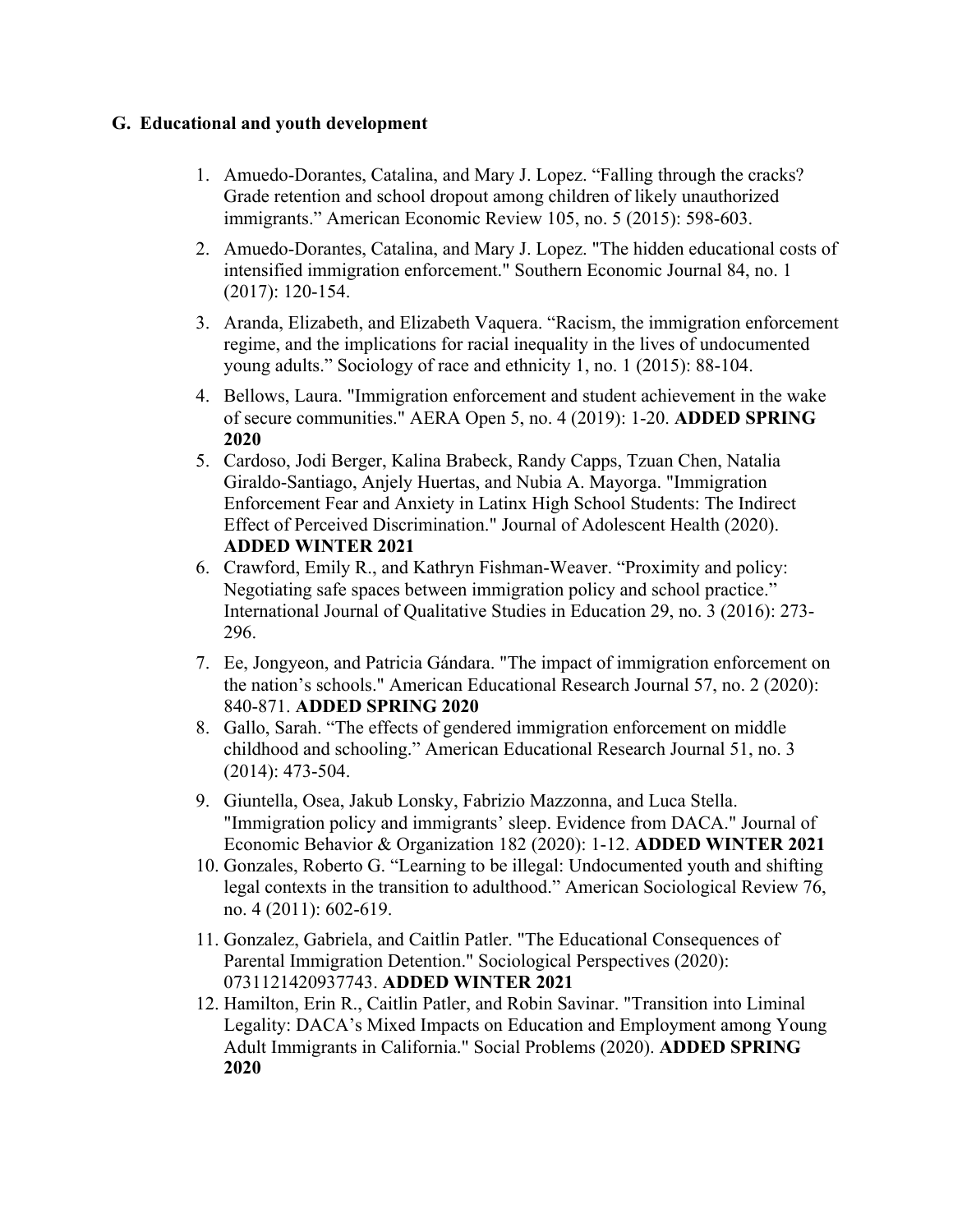- 13. Hsin, Amy, and Francesc Ortega. "The effects of deferred action for childhood arrivals on the educational outcomes of undocumented students." Demography 55, no. 4 (2018): 1487-1506.
- 14. Kirksey, J. Jacob, Carolyn Sattin-Bajaj, Michael A. Gottfried, Jennifer Freeman, and Christopher S. Ozuna. "Deportations near the schoolyard: Examining immigration enforcement and racial/ethnic gaps in educational outcomes." AERA Open 6, no. 1 (2020): 1-18. **ADDED SPRING 2020**
- 15. Kreisberg, A. Nicole, and Amy Hsin. "The higher educational trajectories of undocumented youth in New York City." Journal of Ethnic and Migration Studies (2020): 1-24. **ADDED WINTER 2021**
- 16. Kuka, Elira, Na'ama Shenhav, and Kevin Shih. "Do Human Capital Decisions Respond to the Returns to Education? Evidence from DACA." American Economic Journal: Economic Policy, 12, no. 1 (2020): 293-324. Available as an NBER working paper **ADDED SPRING 2020**
- 17. Macías, Luis Fernando, and Bruce Anthony Collet. "Separated by removal: The impact of parental deportation on Latina/o children's postsecondary educational goals." Diaspora, Indigenous, and Minority Education 10, no. 3 (2016): 169-181.
- 18. Santillano, Robert, Stephanie Potochnick, and Jade Jenkins. "Do Immigration Raids Deter Head Start Enrollment?." In AEA Papers and Proceedings, vol. 110, pp. 419-23. 2020. **ADDED WINTER 2021**
- 19. Silver, Alexis M. "Displaced at 'home': 1.5-Generation immigrants navigating membership after returning to Mexico." Ethnicities 18, no. 2 (2018): 208-224.
- 20. Suárez-Orozco, Carola. "Conferring disadvantage: Behavioral and developmental implications for children growing up in the shadow of undocumented immigration status." Journal of Developmental & Behavioral Pediatrics 38, no. 6 (2017): 424- 428.

#### **H. Justice, crime, noncitizen rights, and the law**

- 1. Ambrosius, Christian, and David A. Leblang. "Exporting Murder: US Deportations and the Spread of Violence." International Studies Quarterly 64, no. 2 (2020): 316-328. **ADDED WINTER 2021**
- 2. Armenta, Amada. Protect, Serve, and Deport: The Rise of Policing as Immigration Enforcement. University of California Press, 2017. **OPEN ACCESS**
- 3. Asad, Asad L. "On the Radar: System Embeddedness and Latin American Immigrants' Perceived Risk of Deportation." Law & Society Review 54, no. 1 (2020): 133-167. **ADDED SPRING 2020**
- 4. Chalfin, Aaron, and Monica Deza. "Immigration enforcement, crime, and demography: Evidence from the Legal Arizona Workers Act." Criminology & Public Policy 19, no. 2 (2020): 515-562. **ADDED WINTER 2021**
- 5. Coleman, Mat, and Austin Kocher. "Rethinking the "Gold Standard" of Racial Profiling: § 287 (g), Secure Communities and Racially Discrepant Police Power." American Behavioral Scientist 63, no. 9 (2019): 1185-1220. **ADDED SPRING 2020**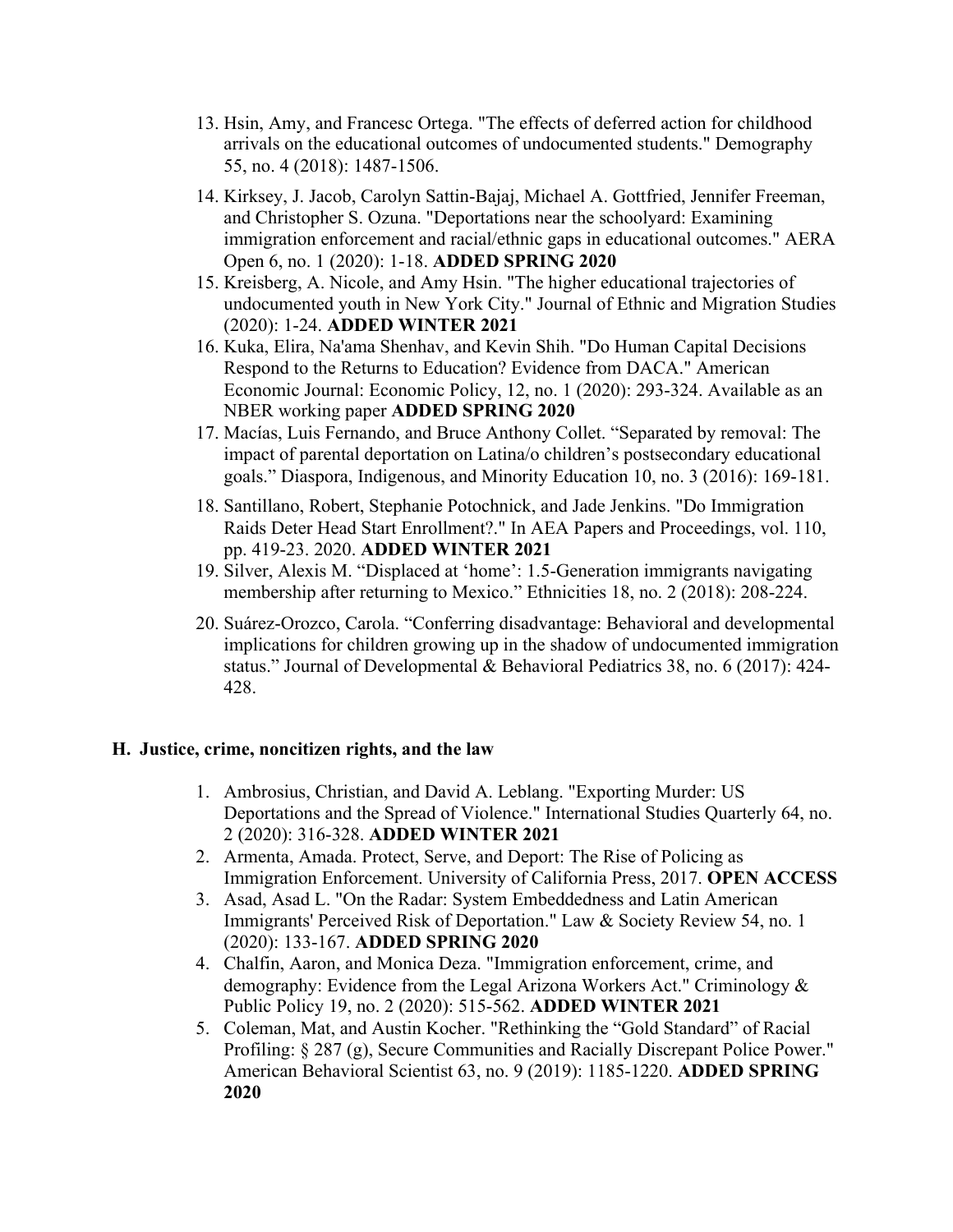- 6. Dhingra, Reva, Mitchell Kilborn, and Olivia Woldemikael. "Immigration Policies and Access to the Justice System: The Effect of Enforcement Escalations on Undocumented Immigrants and Their Communities." Political Behavior: 1-29. **ADDED WINTER 2021**
- 7. Donato, Katharine M., and Leslie Ann Rodriguez. "Police arrests in a time of uncertainty: The impact of 287  $(g)$  on arrests in a new immigrant gateway." American Behavioral Scientist 58, no. 13 (2014): 1696-1722.
- 8. Flores, René D. "Taking the law into their own hands: do local anti-immigrant ordinances increase gun sales?" Social problems 62, no. 3 (2015): 363-390.
- 9. Fussell, Elizabeth. "The deportation threat dynamic and victimization of Latino migrants: Wage theft and robbery." The Sociological Quarterly 52, no. 4 (2011): 593-615.
- 10. Gleeson, Shannon. Conflicting commitments: The politics of enforcing immigrant worker rights in San Jose and Houston. Cornell University Press, 2012. UCSC ebook
- 11. Hausman, David K. "Sanctuary policies reduce deportations without increasing crime." Proceedings of the National Academy of Sciences 117, no. 44 (2020): 27262-27267. **ADDED WINTER 2021**
- 12. Kirk, David S., Andrew V. Papachristos, Jeffrey Fagan, and Tom R. Tyler. "The paradox of law enforcement in immigrant communities: Does tough immigration enforcement undermine public safety?" The Annals of the American Academy of Political and Social Science 641 (2012): 79-98.
- 13. Menjívar, Cecilia, William Paul Simmons, Daniel Alvord, and Elizabeth Salerno Valdez. "Immigration enforcement, the racialization of legal status, and perceptions of the police: Latinos in Chicago, Los Angeles, Houston, and Phoenix in Comparative Perspective." Du Bois Review: Social Science Research on Race 15, no. 1 (2018): 107-128.
- 14. Morales, Maria Cristina, and Theodore R. Curry. "Citizenship profiling and diminishing procedural justice: local immigration enforcement and the reduction of police legitimacy among individuals and in Latina/o neighbourhoods." Ethnic and Racial Studies (2020): 1-20. **ADDED SPRING 2020**
- 15. Muchow, Ashley N., and Catalina Amuedo-Dorantes. "Immigration enforcement awareness and community engagement with police: Evidence from domestic violence calls in Los Angeles." Journal of Urban Economics (2020). **ADDED SPRING 2020**
- 16. Owens, Colleen, Meredith Dank, Justin Breaux, Isela Bañuelos, Amy Farrell, Rebecca Pfeffer, Katie Bright, Ryan Heitsmith, and Jack McDevitt. "Understanding the organization, operation, and victimization process of labor trafficking in the United States." Washington, DC: Urban Institute (2014).
- 17. Pedroza, Juan. 2020. "Making Noncitizens' Rights Real: Evidence from Legal Services Fraud Complaints." SocArXiv. April 21. doi:10.31235/osf.io/hsd4a. **ADDED SPRING 2020**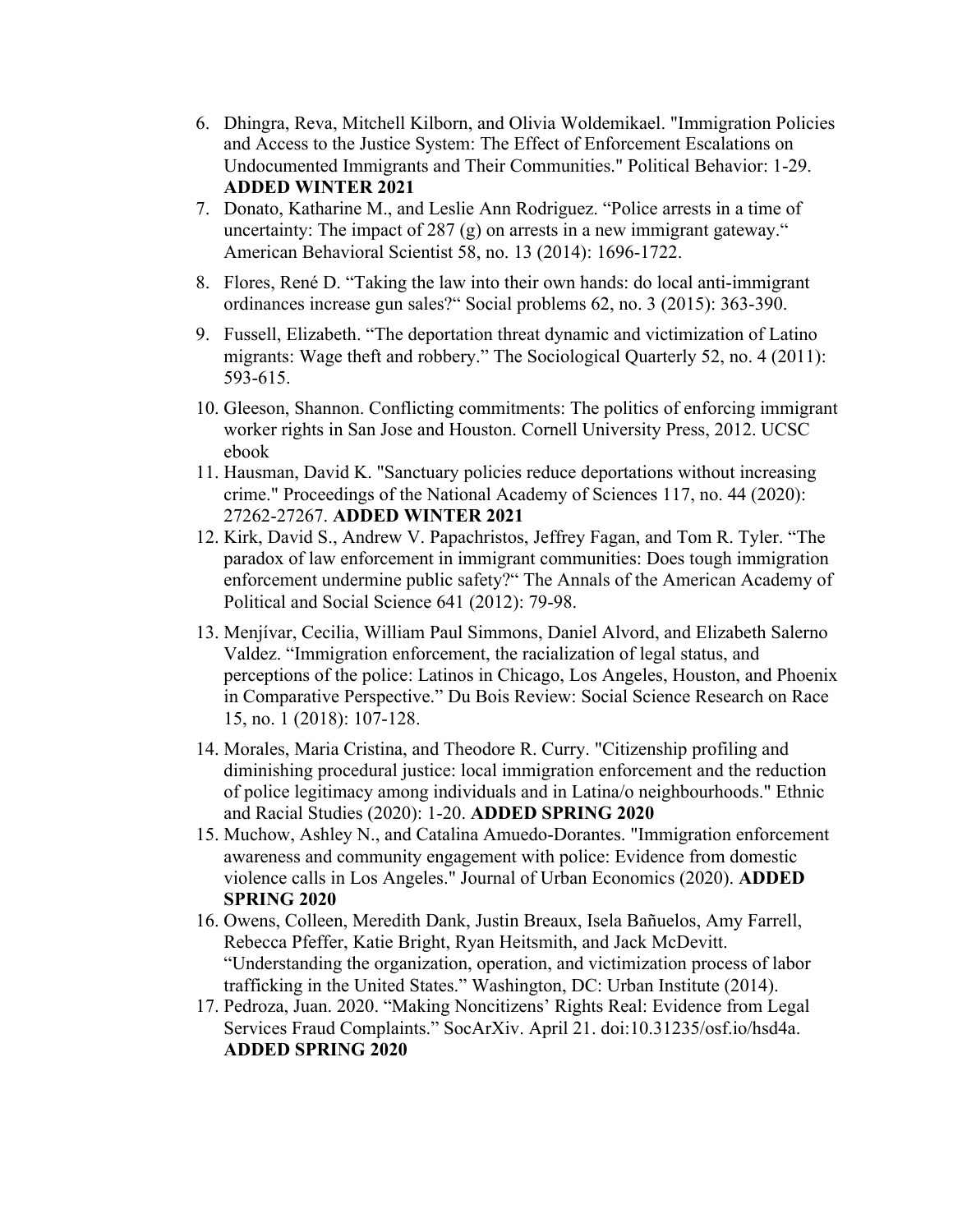- 18. Ramji-Nogales, Jaya, Andrew I. Schoenholtz, and Philip G. Schrag. "Refugee roulette: Disparities in asylum adjudication." Stanford Law Review 60 (2007): 295-411.
- 19. Ryo, Emily. "Legal attitudes of immigrant detainees." Law & Society Review 51, no. 1 (2017): 99-131.
- 20. Slack, Jeremy, and Daniel E. Martínez. "Postremoval Geographies: Immigration Enforcement and Organized Crime on the US–Mexico Border." Annals of the American Association of Geographers (2020): 1-17. **ADDED WINTER 2021**
- 21. Treyger, Elina, Aaron Chalfin, and Charles Loeffler. "Immigration enforcement, policing, and crime: Evidence from the Secure Communities program." Criminology & Public Policy 13, no. 2 (2014): 285-322.
- 22. Wong, Tom K., S. Deborah Kang, Carolina Valdivia, Josefina Espino, Michelle Gonzalez, and Elia Peralta. "How Interior Immigration Enforcement Affects Trust in Law Enforcement." Perspectives on Politics (2019): 1-14. **ADDED SPRING 2020**

#### **I. Location choice, "attrition through enforcement," and living in the shadows**

- 1. Bohn, Sarah, and Todd Pugatch. "U.S. border enforcement and Mexican immigrant location choice." Demography 52, no. 5 (2015): 1543-1570.
- 2. Boyce, Geoffrey Alan. "Appearing 'out of place': Automobility and the everyday policing of threat and suspicion on the US/Canada frontier." Political Geography 64 (2018): 1-12. **ADDED SPRING 2020**
- 3. Dee, Thomas S., and Mark Murphy. "Vanished classmates: The effects of local immigration enforcement on school enrollment." American Educational Research Journal 57, no. 2 (2020): 694-727. Available as an NBER working paper **ADDED SPRING 2020**
- 4. Ellis, Mark, Richard Wright, and Matthew Townley. "State-scale immigration enforcement and Latino interstate migration in the United States." Annals of the American Association of Geographers 106, no. 4 (2016): 891-908.
- 5. García, Angela S. "Hidden in plain sight: How unauthorised migrants strategically assimilate in restrictive localities in California." Journal of Ethnic and Migration Studies 40, no. 12 (2014): 1895-1914.
- 6. Harrison, Jill Lindsey, and Sarah E. Lloyd. "Illegality at work: Deportability and the productive new era of immigration enforcement." Antipode 44, no. 2 (2012): 365-385.
- 7. Leyro, Shirley P., and Daniel L. Stageman. "Crimmigration, Deportability and the Social Exclusion of Noncitizen Immigrants." Migration Letters (2018).
- 8. Lofstrom, Magnus, Sarah Bohn, and Steven Raphael. "Lessons from the 2007 legal Arizona Workers Act." San Francisco, CA: Public Policy Institute of California (2011).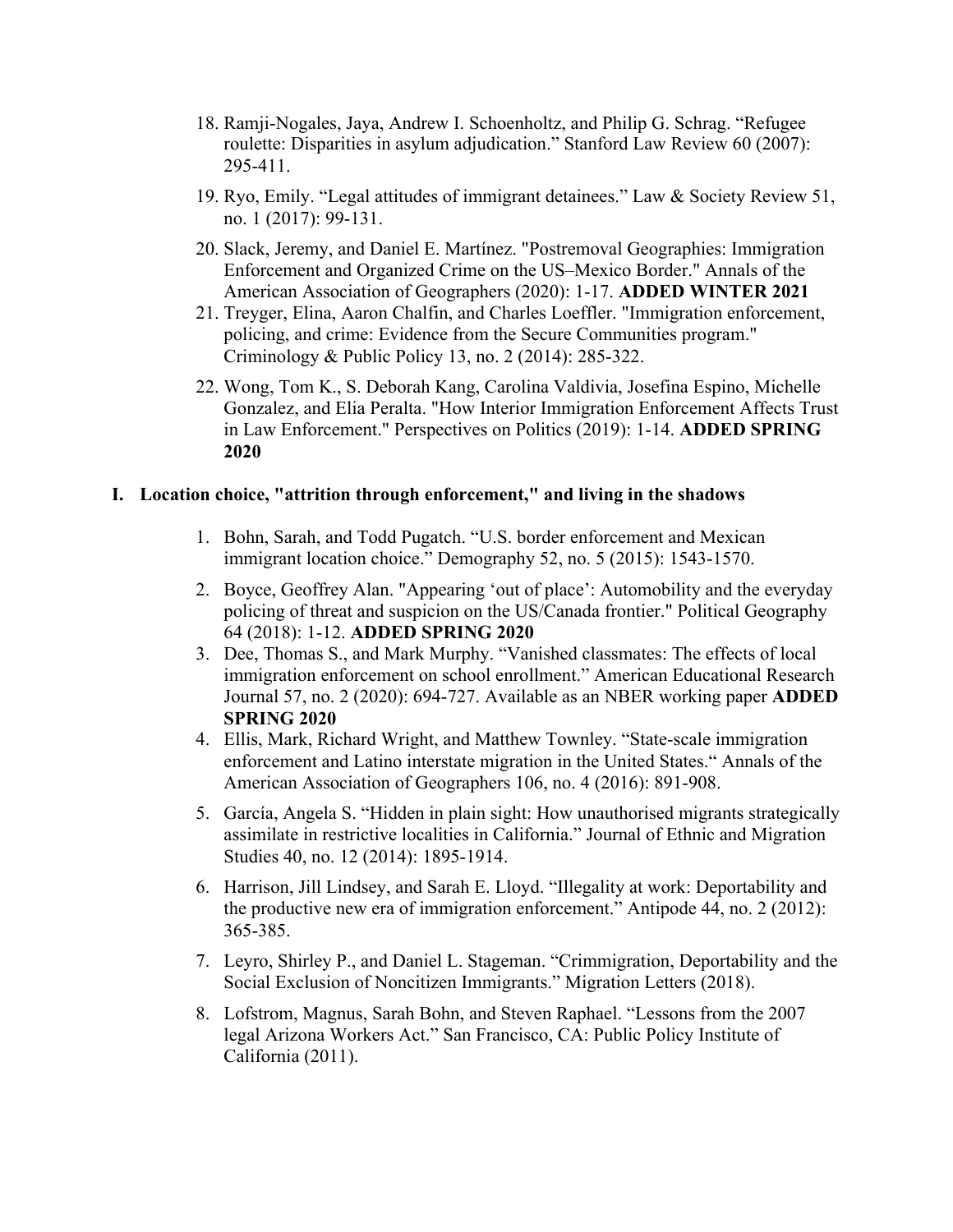- 9. Masferrer, Claudia, Erin R. Hamilton, and Nicole Denier. "Immigrants in their parental homeland: Half a million US-born minors settle throughout Mexico." Demography 56, no. 4 (2019): 1453-1461. **ADDED SPRING 2020**
- 10. O'Neil, Kevin S. Challenging change: Local policies and the new geography of American immigration. Ph.D. Dissertation, Princeton University (2011). See chapter 3: "Geographic dispersal of the foreign-born population and local antiimmigration policies."
- 11. Parrado, Emilio A. "Immigration enforcement policies, the economic recession, and the size of local Mexican immigrant populations." The Annals of the American Academy of Political and Social Science 641, no. 1 (2012): 16-37.
- 12. Orrenius, Pia M., and Madeline Zavodny. "Digital enforcement: Effects of E-Verify on unauthorized immigrant employment and population." Dallas, TX: Federal Reserve Bank of Dallas (2017).

Driver's licenses

- 1. Amuedo-Dorantes, Catalina, Esther Arenas-Arroyo, and Almudena Sevilla. "Labor market impacts of states issuing of driver's licenses to undocumented immigrants." Labour Economics 63 (2020). **ADDED SPRING 2020**
- 2. Enriquez, Laura E., Daisy Vazquez Vera, and S. Karthick Ramakrishnan. "Driver's licenses for all? Racialized illegality and the implementation of progressive immigration policy in California." Law & Policy 41, no. 1 (2019): 34- 58. **ADDED SPRING 2020**
- 3. Lueders, Hans, Jens Hainmueller, and Duncan Lawrence. "Providing driver's licenses to unauthorized immigrants in California improves traffic safety." Proceedings of the National Academy of Sciences 114, no. 16 (2017): 4111-4116. **ADDED SPRING 2020**

# **J. Reframing immigrant rights - integration, sanctuary, and amnesty**

- 1. Bloemraad, Irene, Fabiana Silva, and Kim Voss. "Rights, economics, or family? Frame resonance, political ideology, and the immigrant rights movement." Social Forces 94, no. 4 (2016): 1647-1674.
- 2. Bosniak, Linda. "Amnesty in immigration: forgetting, forgiving, freedom." Critical Review of International Social and Political Philosophy 16, no. 3 (2013): 344-365.
- 3. Chand, Daniel E., M. Apolonia Calderon, Daniel P. Hawes, and Lauren O'Keeffe. "Serving Immigrant Communities: Effectiveness of Nonprofit Legal Aid Organizations in an Age of Heightened Enforcement." VOLUNTAS: International Journal of Voluntary and Nonprofit Organizations (2020): 1-13. **ADDED SPRING 2020**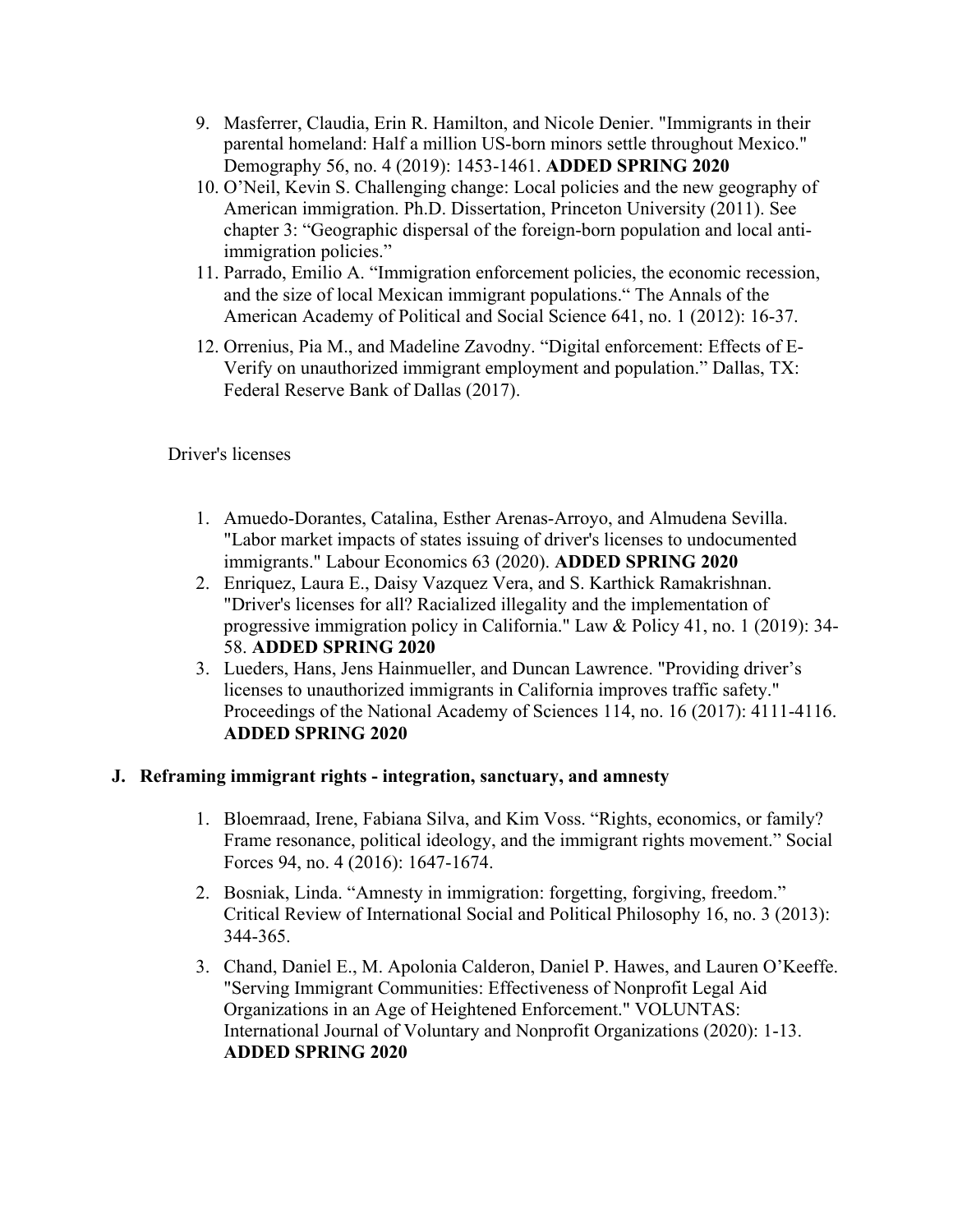- 4. de Graauw, Els, and Shannon Gleeson. "Metropolitan context and immigrant rights experiences: DACA awareness and support in Houston." Urban Geography (2020): 1-28. **ADDED SPRING 2020**
- 5. Escudero, Kevin. "Organizing While Undocumented: The Law as a Double Edged Sword in the Movement to Pass the Dream Act." The Crit: A Critical Studies Reader 6 (2012): 30. **ADDED SPRING 2020**
- 6. Espejo, Paulina Ochoa. "Why Borders Do Matter Morally: The Role of Place in Immigrants' Rights." Constellations 25.1 (2018): 71–86. **ADDED WINTER 2021**
- 7. Flores, Andrea, Kevin Escudero, and Edelina Burciaga. "Legal–Spatial Consciousness: A Legal Geography Framework for Examining Migrant Illegality." Law & Policy 41, no. 1 (2019): 12-33. **ADDED SPRING 2020**
- 8. Gomberg-Muñoz, Ruth, and Reyna Wences. "Fight for the City: Policing, Sanctuary, and Resistance in Chicago." Geographical Review (2020): 1-17. **ADDED WINTER 2021**
- 9. Huang, Xi, and Cathy Yang Liu. "Welcoming cities: Immigration policy at the local government level." Urban Affairs Review 54, no. 1 (2018): 3-32.Mendez, Matthew S. "Towards an Ethical Representation of Undocumented Latinos." PS: Political Science & Politics 51, no. 2 (2018): 335-339.
- 10. Lasch, Christopher N., R. Linus Chan, Ingrid V. Eagly, Dina Francesca Haynes, Annie Lai, Elizabeth M. McCormick, and Juliet P. Stumpf. "Understanding Sanctuary Cities." BCL Rev. 59 (2018): 1703. **ADDED WINTER 2021**
- 11. Lopez, William D., Kerry Martin, Laura Sonday, Alexander M. Stephens, Anna C. Lemler, Maria Ibarra-Frayre, Ramiro Martinez et al. "Team-based urgent response: A model for community advocacy in an era of increased immigration law enforcement." Journal of Community Practice 28, no. 1 (2020): 56-65. **ADDED SPRING 2020**
- 12. Martínez-Schuldt, Ricardo D. "Mexican Consular Protection Services across the United States: How Local Social, Economic, and Political Conditions Structure the Sociolegal Support of Emigrants." International Migration Review (2020). **ADDED SPRING 2020**
- 13. O'Brien, Benjamin Gonzalez. Sanctuary Cities. Oxford Bibliographies. (2020). **ADDED SPRING 2020**
- 14. O'Brien, Benjamin Gonzalez, Loren Collingwood, and Stephen Omar El-Khatib. "The politics of refuge: Sanctuary cities, crime, and undocumented immigration." Urban Affairs Review 55, no. 1 (2019): 3-40. **ADDED SPRING 2020**
- 15. Patler, Caitlin. "'Citizens but for Papers:' Undocumented Youth Organizations, Anti-Deportation Campaigns, and the Reframing of Citizenship." Social Problems 65, no. 1 (2018): 96-115. **ADDED SPRING 2020**
- 16. Patler, Caitlin, and Roberto G. Gonzales. "Framing citizenship: Media coverage of anti-deportation cases led by undocumented immigrant youth organisations." Journal of Ethnic and Migration Studies 41, no. 9 (2015): 1453-1474.
- 17. Ridgley, Jennifer. "Cities of refuge: Immigration enforcement, police, and the insurgent genealogies of citizenship in U.S. sanctuary cities." Urban Geography 29, no. 1 (2008): 53-77.